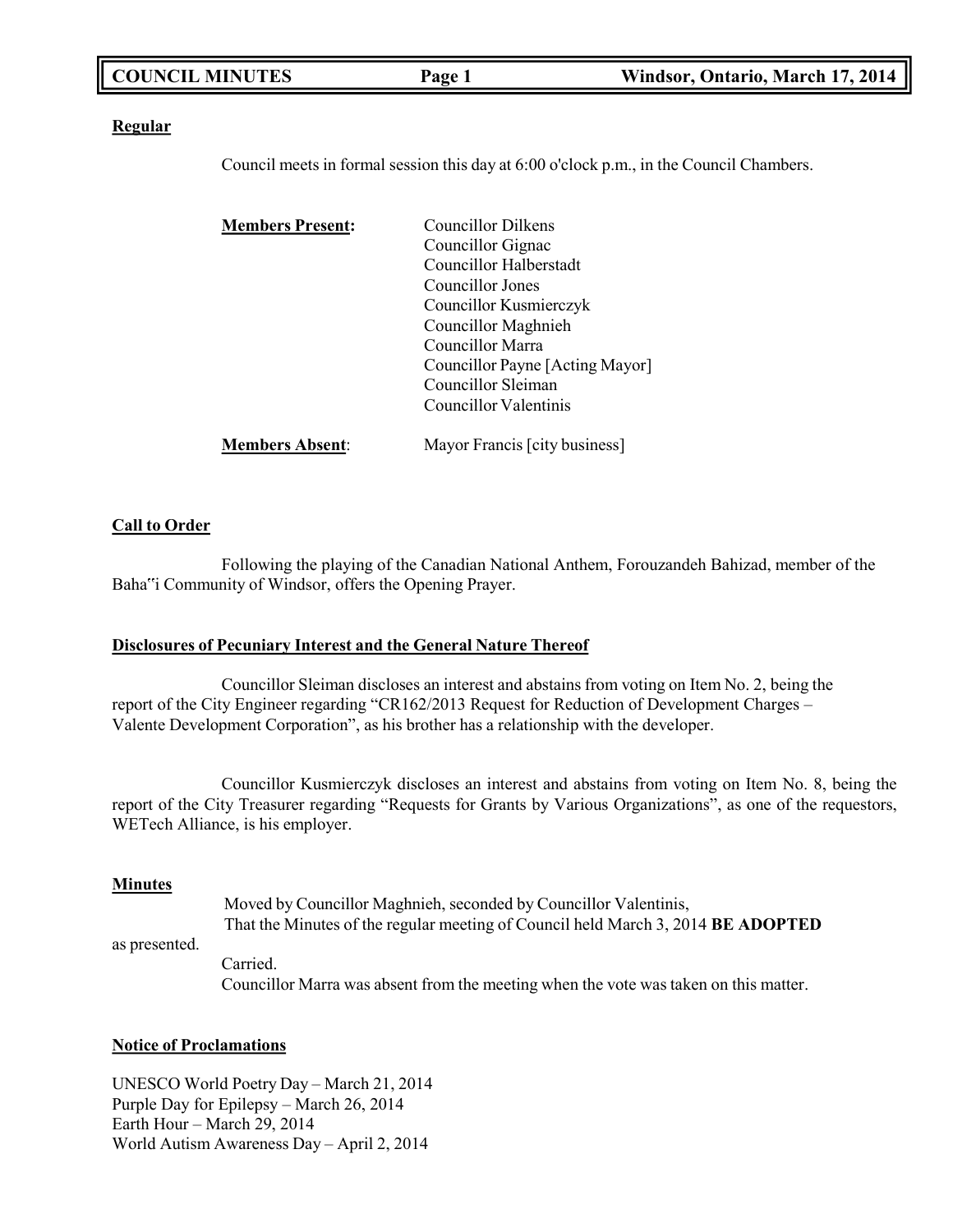# **COUNCIL MINUTES Page 2 March 17, 2014**

### **Committee of the Whole**

Moved by Councillor Jones, seconded by Councillor Sleiman,

That Council do now rise and move into Committee of the Whole with the Acting Mayor presiding for the purpose of dealing with:

- (a) communication items;
- (b) consent agenda;
- (c) hearing requests for deferrals or referrals of any items of business;
- (d) hearing presentations and delegations;
- (e) consideration of business items;
- (f) consideration of Committee reports:
	- (i) **Report of Special In-Camera Meeting or other Committee as may be held prior to Council** (if scheduled); and
	- (ii) **Report of the Striking Committee Meeting** held March 3, 2014;
	- (iii) **Report No. 38 of the International Relations Committee** email poll as of March 3, 2014.

(g) consideration of by-laws 32-2014 through 51-2014 (inclusive).

Carried.

Councillor Marra was absent from the meeting when the vote was taken on this matter.

## **Communications**

Moved by Councillor Valentinis, seconded by Councillor Dilkens,

**M129–2014** That the following Communication Items 1 to 11 inclusive, as set forth in the Council Agenda **BE REFERRED** as noted except Communication No. 12 which is dealt with as follows; and that the Minutes of Transit Windsor and Windsor Chartabus Inc. – February 25, 2014 **BE ADOPTED**:

## **Communication No. 12:**

Moved by Councillor Dilkens, seconded by Councillor Jones,

**M130-2014** That the report of the Executive Director of Information Technology dated February 25, 2014 entitled "Response to Council Question CQ2-2014 regarding the \$3 administrative fee for dog licences" **BE** RECEIVED for information; and further, that the subject \$3.00 service fee (or the \$2.00 service fee if done electronically) **BE INCLUDED** in the overall price as opposed to being broken out and shown separately. Carried.

ACLD2014

| <b>Item</b> | From                                       | <b>Description</b>                                                                                                                                                                                                       |
|-------------|--------------------------------------------|--------------------------------------------------------------------------------------------------------------------------------------------------------------------------------------------------------------------------|
|             | Randy Pettapiece, MPP<br>Perth-Wellington  | Resolution on Joint and Several Liability -<br>MPPs support Pettapiece motion on municipal liability insurance<br><b>City Solicitor</b><br>Note & File<br><b>GM2014</b>                                                  |
| 2           | Town of Lasalle<br>Committee of Adjustment | Notice of Application on behalf of Naccarato Investments Inc.<br>Lots 233-238, Part of Closed Alley on Plan 635<br>Vacant land on Pope between Naccarato and Quick<br><b>City Planner</b><br>Note & File<br><b>Z2014</b> |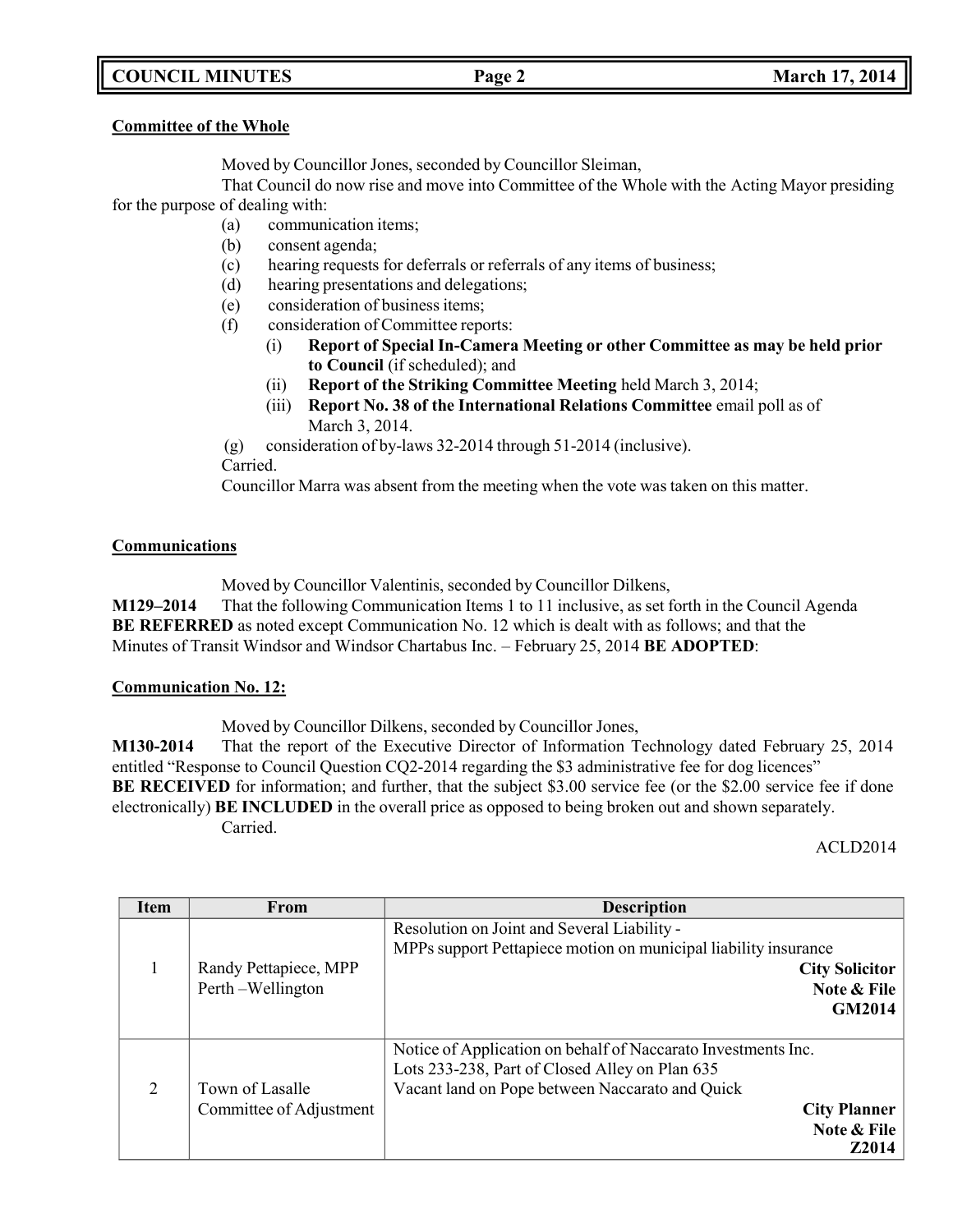# **COUNCIL MINUTES Page 3 March 17, 2014**

| 3              | Town of Lasalle<br>Committee of Adjustment                                       | Notice of Application on behalf of Blue Cup Inc.<br>Lots 252-261 and Part of Alleys on Plan 635<br>Vacant land on Pope between Narcarrato and Quick<br><b>City Planner</b><br>Note & File                             | Z2014         |
|----------------|----------------------------------------------------------------------------------|-----------------------------------------------------------------------------------------------------------------------------------------------------------------------------------------------------------------------|---------------|
| $\overline{4}$ | City Solicitor                                                                   | Response to CQ22-2013 - Noise from open air events on Belle Isle<br>Note & File                                                                                                                                       | <b>SR2014</b> |
| 5              | City Engineer                                                                    | Tender 15-14- Hall Avenue from Riverside Drive East to Wyandotte<br>Street East and Assumption Street from Hall Avenue to Moy Avenue-<br>Sewer, Pavement, Streetlighting, and Watermain Rehabilitation<br>Note & File |               |
|                |                                                                                  | <b>MBA/3302</b>                                                                                                                                                                                                       |               |
| 6              | Chief Information<br>Officer, Executive<br>Director of Information<br>Technology | PC Maintenance/Support Transfer for 2013 Related Expenses<br>Note & File                                                                                                                                              | <b>AE2014</b> |
| $\overline{7}$ | <b>Chief Information</b><br>Officer, Executive<br>Director of Information        | Pay As You Go Transfer (PAYG) For Eligible 2013 Computer<br><b>Equipment Related Expenses</b><br>Note & File                                                                                                          |               |
|                | Technology                                                                       |                                                                                                                                                                                                                       | <b>AE2014</b> |
| 8              | <b>Executive Director of</b><br><b>Human Resources</b>                           | Educational Assistance Reserve Account – Expenditures for 2013<br>Note & File                                                                                                                                         | AS2014        |
| 9              | Manager of Urban Design                                                          | Site Plan Approval - Agent: Dillon Consulting Limited, c/o Kyle<br>Edmunds<br>Location: 3475 & 3485 Wheelton Drive for a proposed IBLS Building<br>and Air Cargo Terminal<br>Note & File                              |               |
|                |                                                                                  | ZS/11865                                                                                                                                                                                                              |               |
| 10             | Manager of Urban<br>Design                                                       | Site Plan Approval - Agent: Dillon Consulting<br>Limited, c/o Kyle Edmunds<br>Location: 3480 Wheelton Drive for a proposed FEDEX Building<br>Note & file<br>ZS/11864                                                  |               |
|                |                                                                                  | Minutes of Transit Windsor and Windsor Chartabus Inc. - February 25,                                                                                                                                                  |               |
| 11             | General Manager<br><b>Transit Windsor</b>                                        | 2014<br><b>TO BE ADOPTED</b>                                                                                                                                                                                          |               |
|                |                                                                                  |                                                                                                                                                                                                                       | <b>MT2014</b> |
| 12             | Chief Information<br>Officer/Executive<br>Director of Information                | Response to Council Question CQ2-2014 regarding the \$3<br>Administrative Fee for Dog Licences<br>Note & File                                                                                                         |               |
|                | and Technology                                                                   | <b>ACLD2014</b>                                                                                                                                                                                                       |               |

Carried.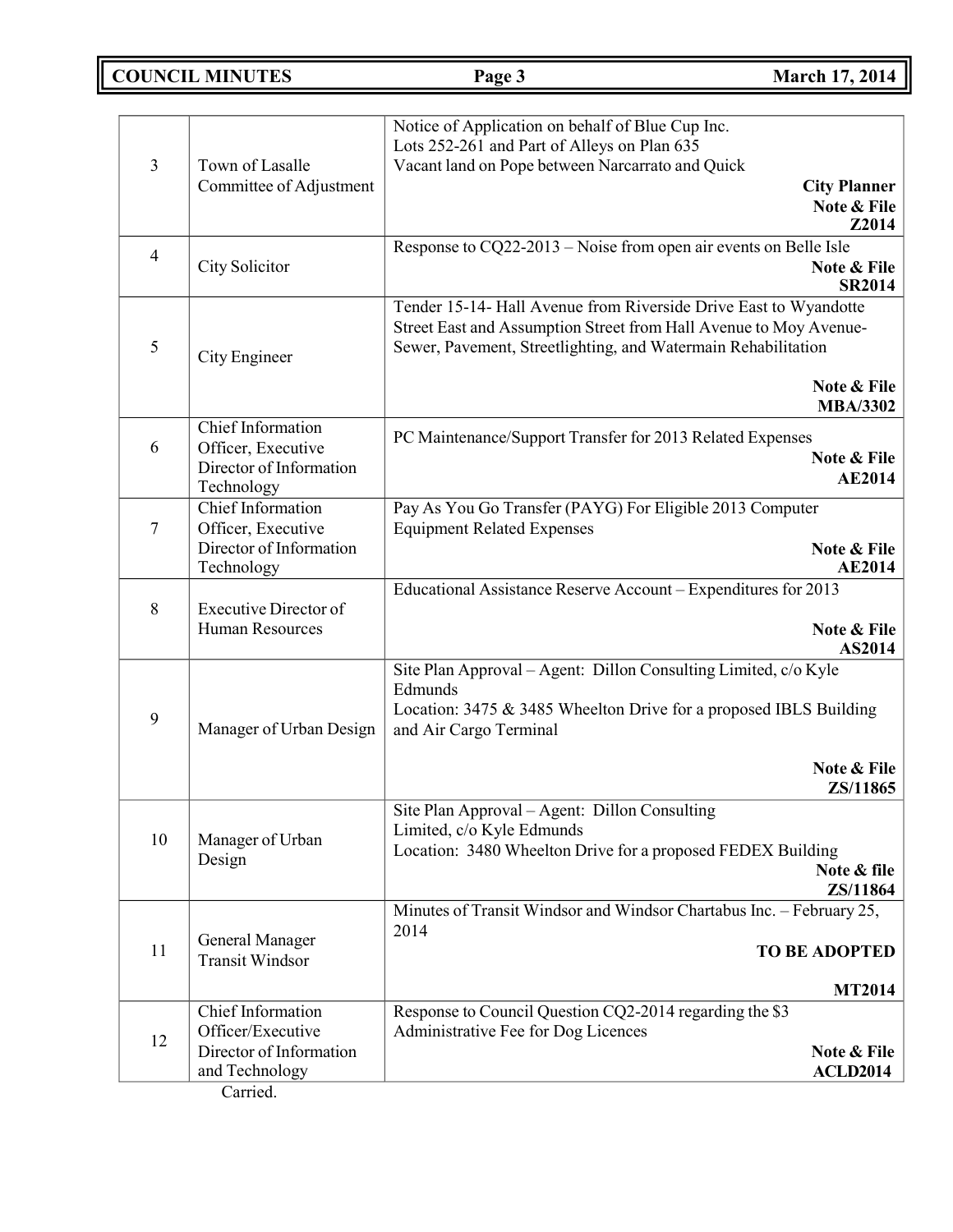**COUNCIL MINUTES Page 4 March 17, 2014**

### **Consent Agenda**

Moved by Councillor Gignac, seconded by Councillor Halberstadt,

That the following Consent Agenda and the recommendations contained in the administrative reports **BE APPROVED** as amended:

- Item 1 Contract Renewal & Creation of New Videos with CGI Communications
- Item 3 Russette Drain Examination Appointment of Drainage Engineer
- Item 4 Tender #22-14 Purchase of Minivans
- Item 5 Year Round Sidewalk Café Pilot project
- Item 6 City of Windsor/University of Windsor, Vacant Land west side of California, California Right-of-Way widening
- Item 7 2014/15 Service Contracts and Related Documents, Ministry of Training, Colleges and Universities (MTCU)
- Item 10 Public Spaces Recycling Update
- Item 12 Construction of Curbs and Gutters and Boulevard Restoration on Woodward Boulevard from Foster Avenue to Seymour Boulevard
- Item 15 Railway Spur Line and Municipal Services from C. P. Rail to service Twin Oaks Industrial Park, additional consulting and miscellaneous work

## **Consent Committee Reports**

| No.<br><b>Description</b><br>Report No. 203<br>Viral Events Run or Dye 5K Run, Riverfront Festival Plaza and Riverfront |  |
|-------------------------------------------------------------------------------------------------------------------------|--|
|                                                                                                                         |  |
| $\bf{l}$                                                                                                                |  |
| Civic Terrace, Riverfront Trail, Temporary Road Closure of Riverside Drive                                              |  |
| West                                                                                                                    |  |
| $\overline{2}$<br>Report No. 205<br>Utilizing the Odette Bequest 2013 Wrap-up                                           |  |
| 3<br>Minutes of the Housing Advisory Committee meeting held September 19,<br>Report No. 206                             |  |
| 2013                                                                                                                    |  |
| Minutes of the Housing Advisory Committee meeting held November 5,<br>$\overline{4}$<br>Report No. 207                  |  |
| 2013                                                                                                                    |  |
| 5<br>Minutes of the Windsor Accessibility Advisory Committee meeting held<br>Report No. 208                             |  |
| November 5, 2013                                                                                                        |  |
| Report No. 209<br>Minutes of the Committee of Management for Huron Lodge meeting held<br>6                              |  |
| December 13, 2013                                                                                                       |  |
| $\tau$<br>Report No. 210<br>Minutes of the Seniors Advisory Committee meeting held December 4,                          |  |
| 2013                                                                                                                    |  |
| 8<br>Raising Healthy Children: A Healthy Kids Strategy for Windsor-Essex – An<br>Report No. 211                         |  |
| Update                                                                                                                  |  |
| 9<br>Windsor Essex Local Immigration Partnership - Making Possibilities<br>Report No. 212                               |  |
| Happen                                                                                                                  |  |
| Enhancing the "Welcoming Capacity" of Windsor Essex<br>Report No. 213<br>10                                             |  |

Carried.

# **Deferrals and/or Referrals and Withdrawals**

None requested.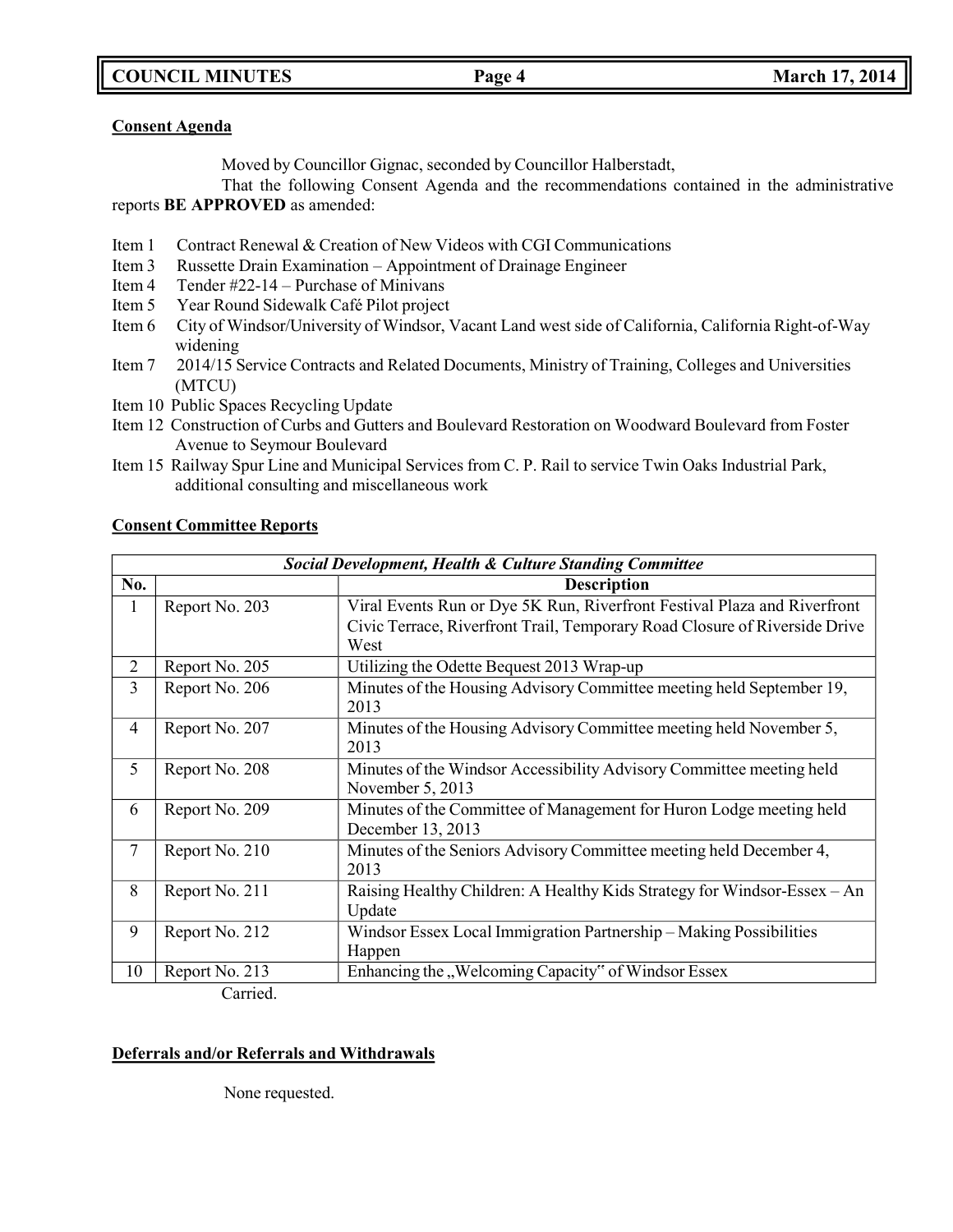# **COUNCIL MINUTES Page 5 March 17, 2014**

### **Presentations & Delegations:**

## **DELEGATIONS**

### **Land Acquisition – VIA Rail – Riverside Drive Property**

#### **Howard Weeks, resident**

Howard Weeks, resident, appears before Council to state support for the City of Windsor completing a land transaction to consolidate additional lands into the riverfront parkland, consolidate additional lands in front of the Howe Building, and to remove the rail tracks crossing in the area of Riverside Drive-Devonshire Road-Walker Road, suggesting that this would improve the aesthetics of the area and that it is long overdue and that there should be added dollars committed to promoting the riverfront.

APM/11860 11

(For final disposition of this matter, see Clause **CR71/2014** in Schedule "A" attached hereto.)

### **Requests for Grants by Various Organizations**

## **Dan Bouzide, President of Windsor Historical Society; Larry Costello, Director of Veterans Communications; and Doug Hedge**

Dan Bouzide, President of Windsor Historical Society; Larry Costello, Director of Veterans Communications; and Doug Hedge, appear before Council to request Council support in the amount of \$2500 which would go towards facilitating the relocation of the monument honouring 837 young men and women from Windsor-Essex County who perished in 1914-1918, WWI, the Great War.

AF2014 8

(For final disposition of this matter, see Clause **CR67/2014 and CR68/2014** in Schedule "A" attached hereto.)

## **Windsor Heritage Committee Report Nos. 337, 338 & 339 (Willistead Manor, 1899 Niagara Street, Heritage Alteration: Install paths in park)**

**AND**

#### **Item 16-Willistead Park Path Installation**

#### **Phil Cowan, Chair of Art-in-the-Park and Janet Kelly, President Rotary Club of Windsor**

Phil Cowan, Chair of Art-in-the-Park and Janet Kelly, President Rotary Club of Windsor, appear before Council to speak in support of the proposed paths in Willistead Park, stating that the improvements would be for all to enjoy, and conclude by providing a very brief overview of Rotary"s contributions to Willistead.

## **Robin Easterbrook, Chair of the Windsor Heritage Committee**

Robin Easterbrook, Chair of the Windsor Heritage Committee, appears before Council and is available for questions with regards to the discussion pertaining to the Windsor Heritage Committee recommendation for the Willistead Manor, 1899 Niagara Street, Heritage Alteration Application: Install paths in park.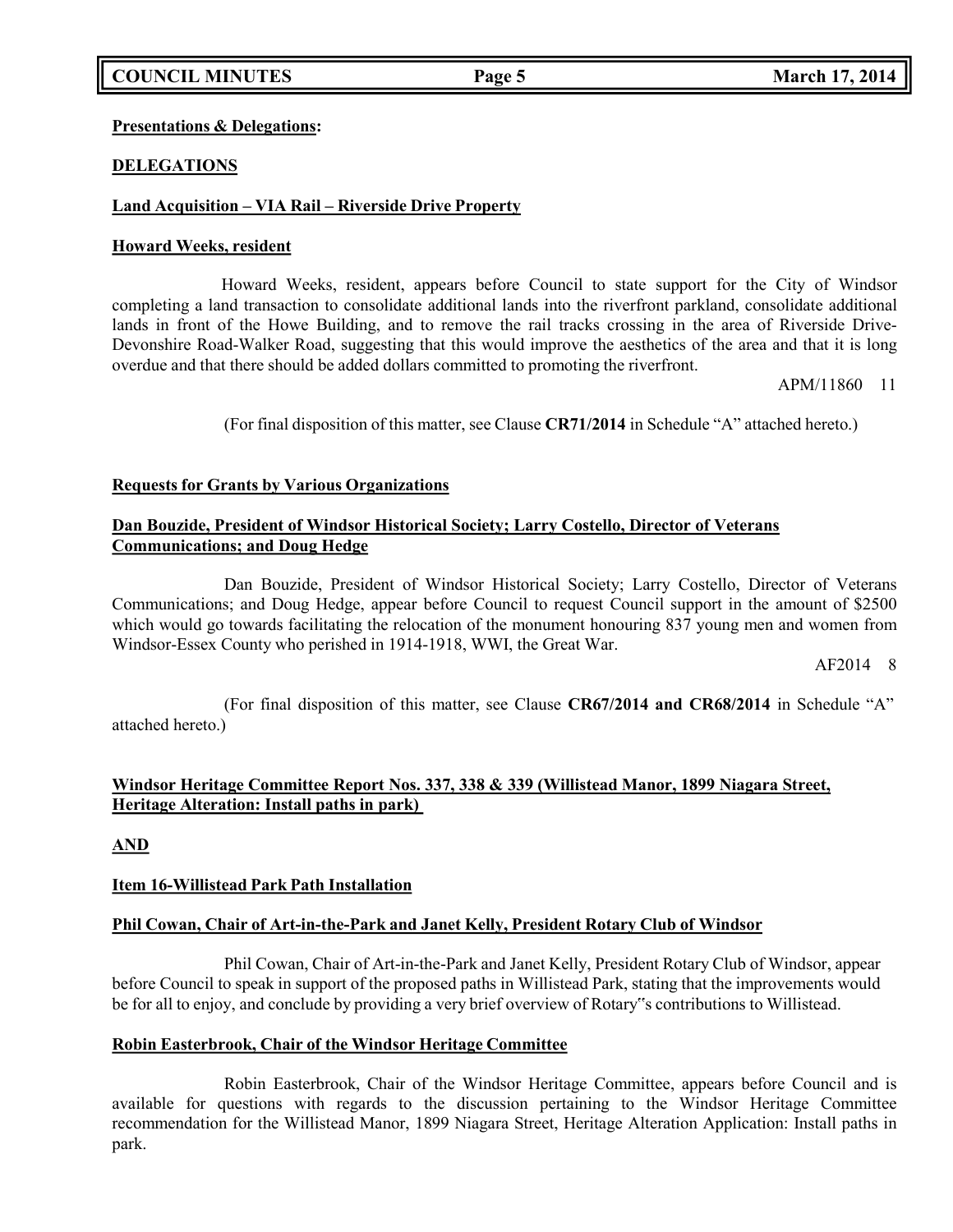### **Sara Venney**

Sara Venney appears before Council to provide comment regarding the Willistead Park path installations, suggesting that the current paths are situated perfectly, and that any path widening would be shortsighted, especially if it were asphalt as it is neither attractive nor durable and can actually create accessibility issues.

### **Peter Angermann**

Peter Angermann appears before Council to provide comment regarding the Willistead Park path installations, suggesting that the proposed 10 foot paths are not necessary and that it in essence would be a redundant mess of asphalt that is not needed.

### **Bruce Jamieson**

Bruce Jamieson appears before Council to provide comment regarding the Willistead Park path installations, suggesting that the proposed 10 foot paths should be protested, as society values parks and green open spaces, which lead to good air quality effects.

### **David Hanna, resident of Ward 1**

David Hanna, resident of Ward 1, appears before Council to provide comment regarding the Willistead Park path installations, requesting that Council reverse its current position on the matter and allow a new collaborative effort with affected neighbours and city residents and administration, and concludes by stating that asphalt is not an ideal option, especially as it relates to this heritage property.

#### **Jeremy Proulx**

Jeremy Proulx appears before Council to provide comment regarding the Willistead Park path installations, stating opposition to the proposal as there has been no heritage considerations entertained in coming to the current conclusions and that therefore there has been no genuine effort to demonstrate that By-law 149-2012 is not being violated by the proposed plan.

#### **Agatha Sarafianos**

Agatha Sarafianos appears before Council to provide comment regarding the Willistead Park path installations, stating emphatically that there should not be any added pathways or upgrades using asphalt.

## **Gerry Pouget, Save Willistead Park**

Gerry Pouget, Save Willistead Park appears before Council to provide comment regarding the Willistead Park path installations, stating that Willistead is not a typical park and that it in fact is a neighbourhood destination, and concludes by suggesting that ten foot paths are not needed, as all it would do is attract skateboarders.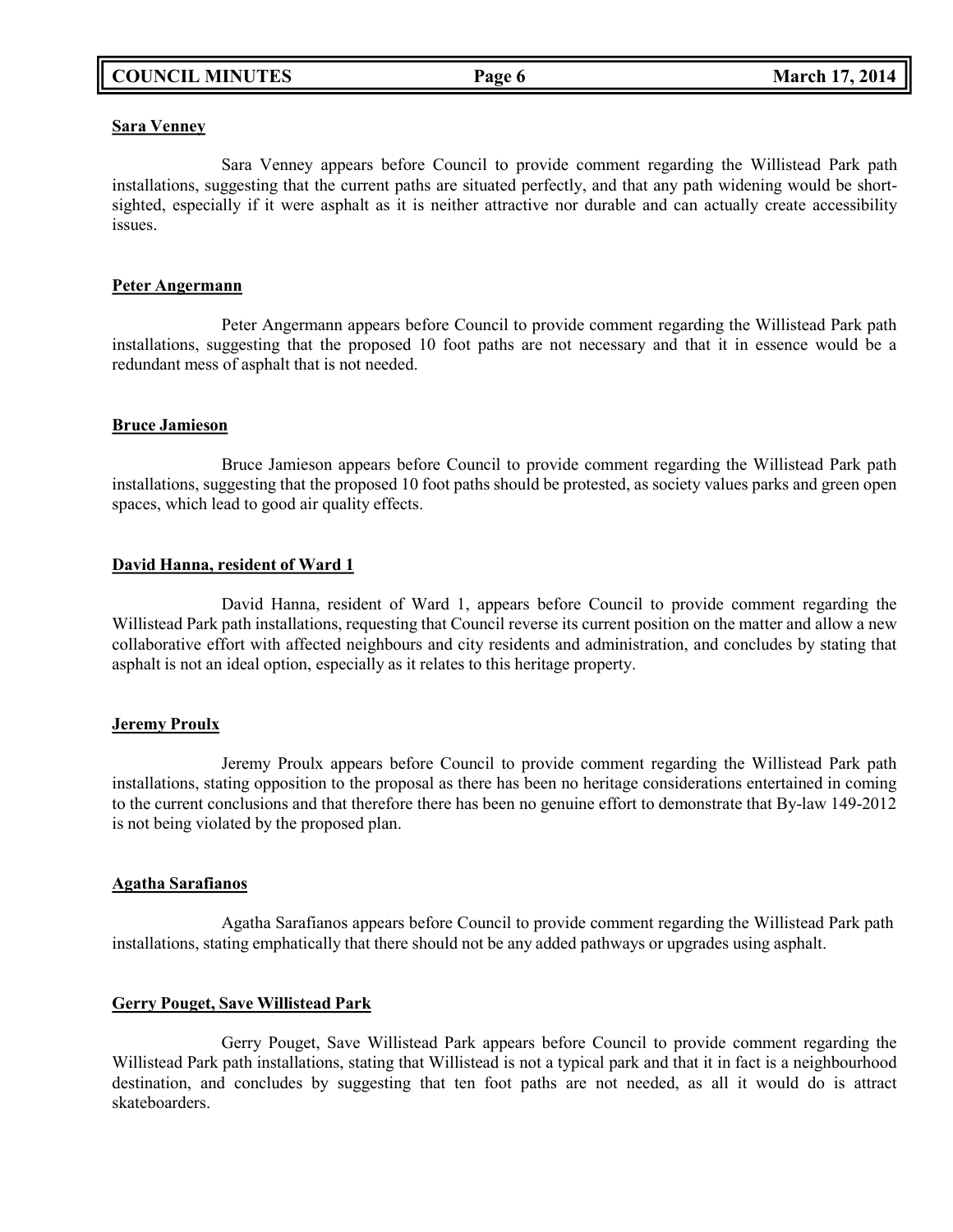### **Howard Weeks, Save Willistead Park**

Howard Weeks, Save Willistead Park appears before Council to provide comment regarding the Willistead Park path installations, noting that no one supports the proposed widened pathways, and concludes by asking questions that need answering, such as: was a heritage permit approved and issued; is it in accordance with the Official Plan; will the trees be maintained or sacrificed; will asphalt in fact produce excess heat; and will there be mechanisms in place to deal with speeding bikes/skateboarders; and suggests that at the most, 6 foot wide paths for accessibility should be permitted.

## **Philip Adamson**

Philip Adamson appears before Council to provide comment regarding the Willistead Park path installations, suggesting that no work be done until all required studies on the matter are completed and considered.

> Moved by Councillor Halberstadt, seconded by Councillor Kusmierczyk, That **Windsor Heritage Committee Report No. 337, 338 and 339** (Willistead Manor,

1899 Niagara Street, Heritage Alteration: Install Paths in Park) BE RECEIVED; and further,

That the replacement of the pathways in Willistead Park BE LIMITED to the existing footprint; and that Administration BE DIRECTED to come back to Council with a cost to replace those paths to a width of 9.24 feet with concrete pavers.

The motion is **put** and **lost**.

At the request of Councillor Halberstadt, a recorded vote is taken.

| In Favour | Councillors Halberstadt, Maghnieh and Kusmierczyk                        |  |
|-----------|--------------------------------------------------------------------------|--|
| Opposed   | Councillors Dilkens, Jones, Gignac, Sleiman, Marra, Valentinis and Payne |  |
| Abstain   | <b>None</b>                                                              |  |
| Absent    | Mayor Francis                                                            |  |

## **RESULTS OF RECORDED VOTE:**

## **See Also Item 16** MBA/3302

(For final disposition of this matter, see Clause **CR76/2014 and M137-2014** in Schedule "A" attached hereto.)

## **CR162/2013 Request for Reduction of Development Charges – Valente Development Corporation**

## **Peter Valente, Valente Development Corporation**

Peter Valente, Valente Development Corporation, appears before Council to speak in support of their request for a reduction of development charges in the amount of \$185,000.00 for the construction of a three storey (50) unit residential condominium building, suggesting that it in turn would assist in generating jobs, tax revenue and development charges.

SB2014 2

(For final disposition of this matter, see Clause **CR61/2014** in Schedule "A" attached hereto.)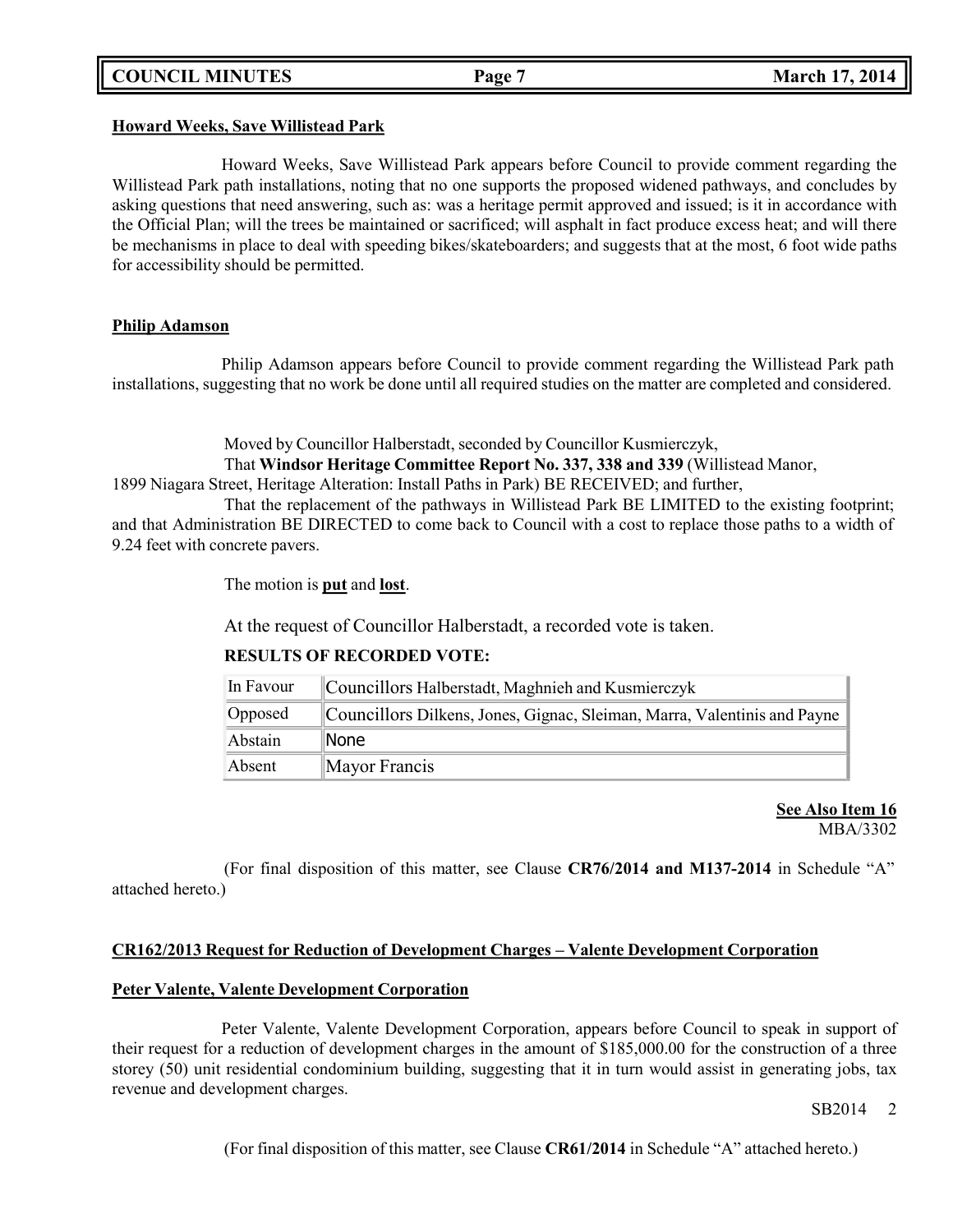**COUNCIL MINUTES Page 8 March 17, 2014**

### **Development Charge Fee Overview**

#### **Ben Klundert, President, Windsor Essex Homebuilders Association; and Bill Salzer, Mastercraft Homes**

Ben Klundert, President, Windsor Essex Homebuilders Association; and Bill Salzer, Mastercraft Homes, appear before Council to express concerns related to the effect of Development Charges on development in the City of Windsor, suggesting that the taxation with the City of Windsor is higher than the surrounding municipalities, and that Council should reduce the development charges to a reasonable or sustainable level, specifically the 2005 residential rates for all classes of construction.

AF2014 14

(For final disposition of this matter, see Clause **CR74/2014** in Schedule "A" attached hereto.)

Moved by Councillor Sleiman, seconded by Councillor Valentinis, **M131-2014** That Rule 3.5 of the Procedure By-law **BE WAIVED** to extend the meeting beyond 11:00 o"clock p.m. to continue to discuss the remainder of business items.

Carried unanimously at 10:50 o"clock p.m.

### **Changes to Aquatics Activity at Windsor Water World**

#### **Gloria Marion, resident of Ward 5**

Gloria Marion, resident of Ward 5, appears before Council to speak in opposition to the recommendation to discontinue the current aquatics activities at Windsor Waterworld, as there is a demand and need for these pools, especially if Windsor is to be considered a retirement destination.

#### **Mary Medcalf**

Mary Medcalf, appears before Council to speak in opposition to the recommendation to discontinue the current aquatics activities at Windsor Waterworld, as it needs to be reminded that this was a gift to the neighbourhood from the Casino and that there has been no meaningful consultation with the neighbourhood before this recommendation was formulated, and concludes by stating it is not fair to consider this solely on the basis of current usage.

#### **Sheila Camack**

Sheila Camack, appears before Council to speak in opposition to the recommendation to discontinue the current aquatics activities at Windsor Waterworld, as at minimum, there should be repurposing possibilities worth pursuing, and that children need access to neighbourhood pools such as this one, and that a review of numbers for usage are misleading due to the unusually cold 2013/2014 winter season.

#### **Renee Jacques**

Renee Jacques appears before Council to speak in opposition to the recommendation to discontinue the current aquatics activities at Windsor Waterworld, suggesting that there have been rumours out there that the facility has been closed already and that rumours such as this have led to misleading usage numbers, as people can easily be swayed from the actual reality of the situation.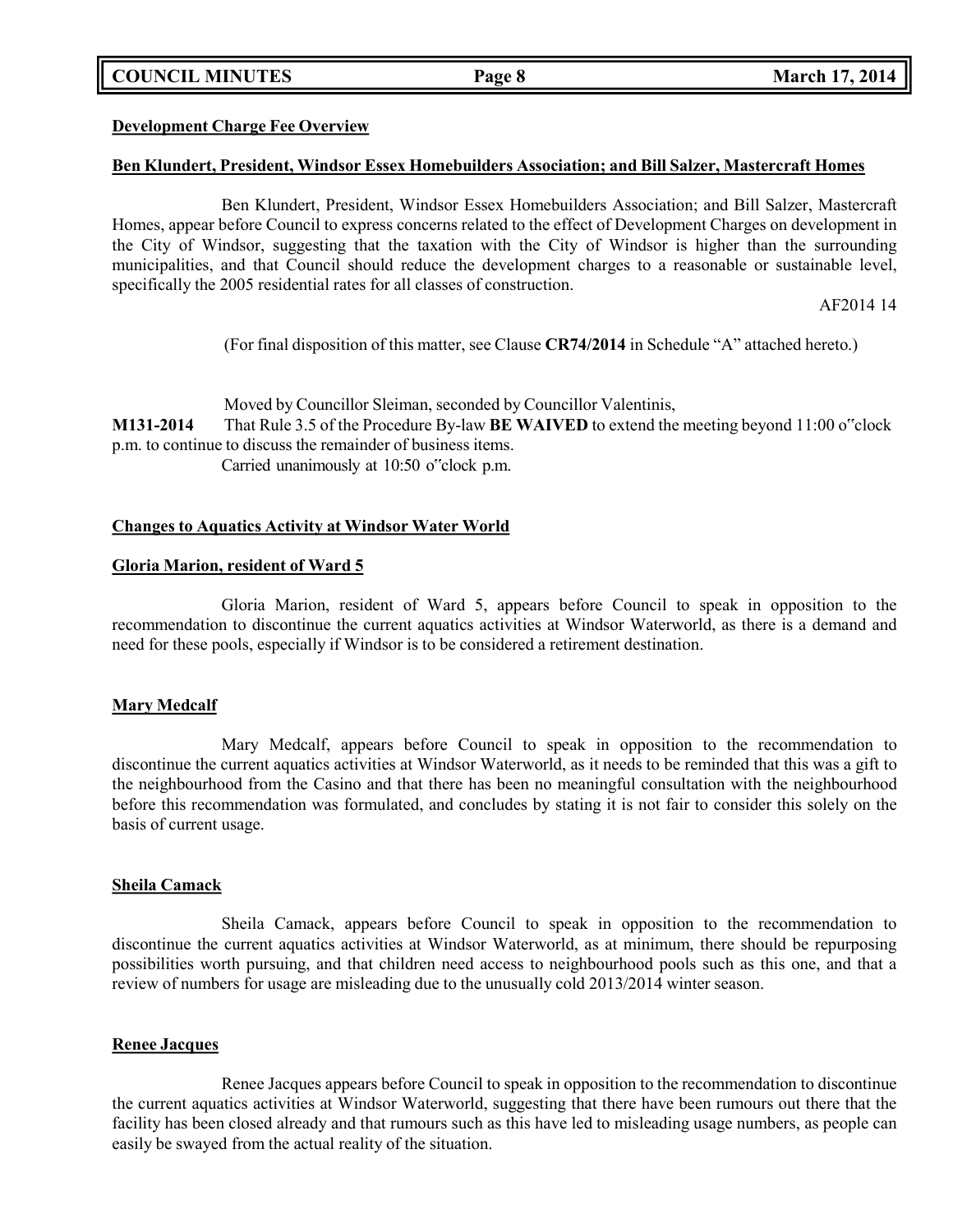# **COUNCIL MINUTES Page 9 March 17, 2014**

### **Paula Flack, resident; and son Austin**

Paula Flack, resident; and son Austin, appear before Council to speak in opposition to the recommendation to discontinue the current aquatics activities at Windsor Waterworld, as the new Adventure Bay facility is currently overcrowded and that neighbourhoods do in fact need affordable pools in nearby locations and that it is not all about numbers and dollars.

SR2014 13

(For final disposition of this matter, see Clause **CR73/2014** in Schedule "A" attached hereto.)

### **Regular Business Items (for final disposition of these matters see Schedule "A" attached)**

Item 9 Waiver of Fees & Grant Funding Policy – Response to CQ27-2013

## **Consideration of Committee Reports**

Moved by Councillor Maghnieh, seconded by Councillor Marra, **M132-2014** That the **Report of the Striking Committee Meeting** held March 3, 2014 **BE ADOPTED** as presented. Carried.

ACO2014

MB2014

Moved by Councillor Maghnieh, seconded by Councillor Marra,

**M133-2014** That **Report No. 38 of the International Relations Committee** pertaining to the email poll held March 3, 2014 regarding authorization to send an invitation letter to the Mayor of Changchun, China **BE ADOPTED** as presented. Carried.

## **By-laws**

Moved by Councillor Jones, seconded by Councillor Sleiman,

That the following By-laws No. 32-2014 through 51-2014 (inclusive) be introduced and read a first and second time:

- 32-2014 "A BY-LAW TO FURTHER AMEND BY-LAW 9023 BEING A BY-LAW TO REGULATE VEHICULAR PARKING WITHIN THE LIMITS OF THE CITY OF WINDSOR ON MUNICIPAL STREETS, MUNICIPAL PARKING LOTS AND PRIVATE PROPERTIES", authorized by CAO2544, adopted January 15, 2014
- 33-2014 "A BY-LAW TO AUTHORIZE THE CONSTRUCTION OF CURBS AND GUTTERS AND BOULEVARD RESTORATION ON WOODWARD BOULEVARD FROM FOSTER AVENUE TO SEYMOUR BOULEVARD, IN THE CITY OF WINDSOR, AS A LOCAL IMPROVEMENT", (See Item 12)
- 34-2014 "A BY-LAW TO AMEND TOWN OF RIVERSIDE BY-LAW 1065, BEING A BY-LAW TO CLOSE UP AND CONVEY THE ALLEY EXTENDING BETWEEN THE WESTERLY LIMITS OF LOTS 10 TO 22, INCLUSIVE, REGISTERED PLAN NUMBER 959 AND THE EASTERLY LIMITS OF LOTS 8 TO 18, INCLUSIVE, REGISTERED PLAN NUMBER 1085", authorized by CAO2520, adopted November 13, 2013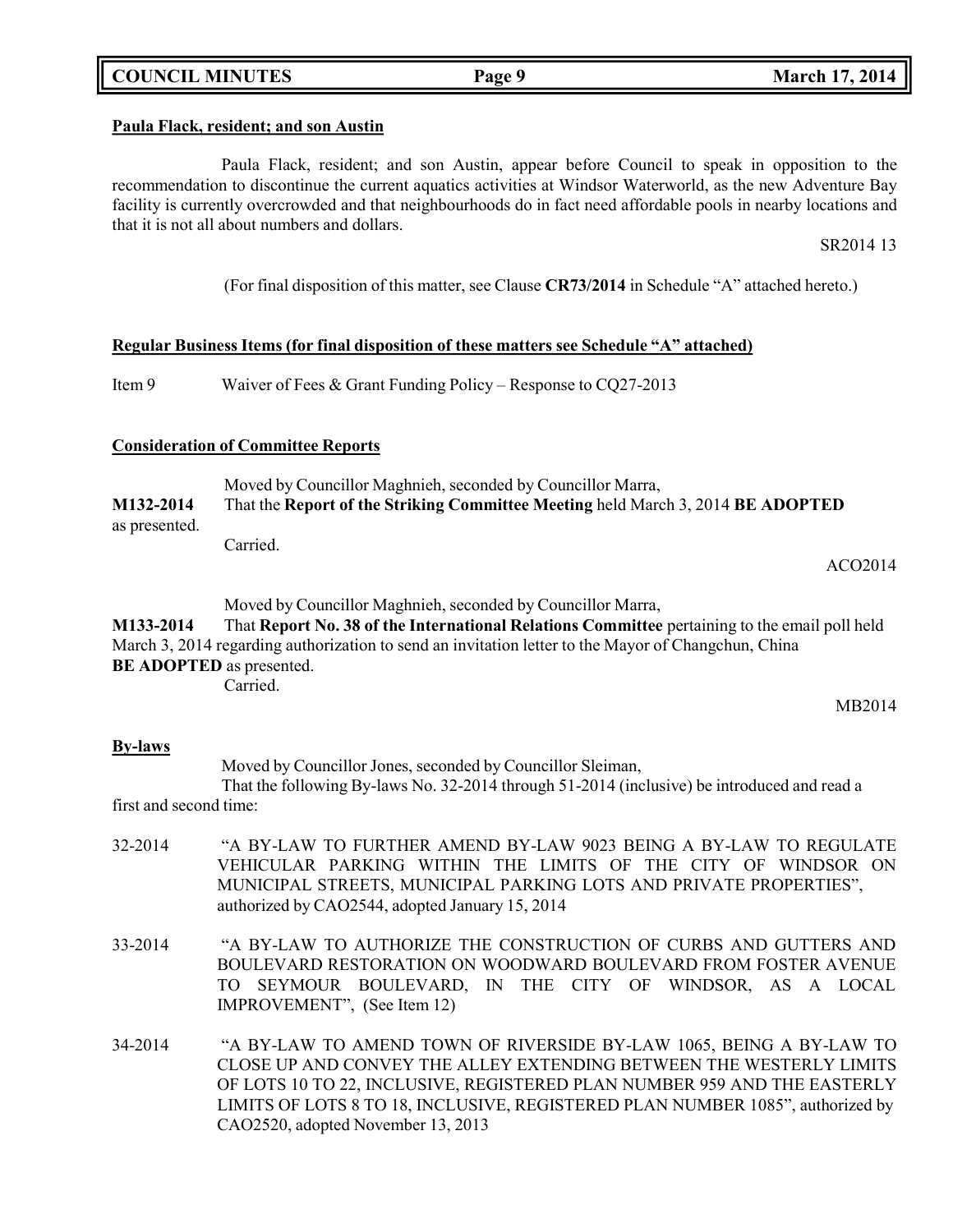|         | <b>COUNCIL MINUTES</b> | Page 10                                                                                                                                                                                                                                                                                                                                         | <b>March 17, 2014</b> |
|---------|------------------------|-------------------------------------------------------------------------------------------------------------------------------------------------------------------------------------------------------------------------------------------------------------------------------------------------------------------------------------------------|-----------------------|
| 35-2014 |                        | "A BY-LAW TO AMEND TOWN OF RIVERSIDE BY-LAW 1073, BEING A BY-LAW<br>AUTHORIZING THE SALE OF THE ALLEY EXTENDING BETWEEN THE WESTERLY<br>LIMITS OF LOTS 10 T0 22, INCLUSIVE, REGISTERED PLAN NUMBER 959 AND THE<br>EASTERLY LIMITS OF LOTS 8 TO 18, INCLUSIVE, REGISTERED PLAN NUMBER 1085",<br>authorized by CAO2520, adopted November 13, 2013 |                       |
| 36-2014 | adopted July 8, 2013   | "A BY-LAW TO ASSUME FOR PUBLIC USE AS A PUBLIC HIGHWAY PART OF THE 4.57<br>METRE (15 FEET) WIDE NORTH/SOUTH ALLEY SOUTH OF COLLEGE AVENUE, NEXT<br>EAST OF CAMPBELL AVENUE, ABUTTING THE WEST LOT LINE OF THE PROPERTY<br>KNOWN AS 1657 COLLEGE AVENUE, CITY OF WINDSOR", authorized by M274-2013,                                              |                       |
| 37-2014 | 8, 2013                | "A BY-LAW TO CLOSE, STOP UP AND CONVEY PART OF THE 4.57 METRE (15 FEET)<br>WIDE NORTH/SOUTH ALLEY SOUTH OF COLLEGE AVENUE, NEXT EAST OF<br>CAMPBELL AVENUE, ABUTTING THE WEST LOT LINE OF THE PROPERTY KNOWN<br>AS 1657 COLLEGE AVENUE, CITY OF WINDSOR", authorized by M274-2013, adopted July                                                 |                       |
| 38-2014 |                        | "A BY-LAW TO ASSUME FOR PUBLIC USE AS A PUBLIC HIGHWAY PART OF THE<br>20.11 METRE (66.0 FEET) WIDE PORTION OF ST. ANTOINE STREET, WEST OF<br>BLOOMFIELD ROAD AND LOCATED BETWEEN 3322 BLOOMFIELD ROAD AND 3340<br>BLOOMFIELD ROAD, CITY OF WINDSOR", authorized by M219-2013, adopted June 4, 2013                                              |                       |
| 39-2014 |                        | "A BY-LAW TO CLOSE, STOP UP AND CONVEY PART OF THE 20.11 METRE (66.0<br>FEET) WIDE PORTION OF ST. ANTOINE STREET, WEST BLOOMFIELD ROAD AND<br>LOCATED BETWEEN 3322 BLOOMFIELD ROAD AND 3340 BLOOMFIELD ROAD, CITY<br>OF WINDSOR", authorized by M219-2013, adopted June 4, 2013                                                                 |                       |
| 40-2014 | 18, 2006               | "A BY-LAW TO ESTABLISH LANDS AS A PUBLIC HIGHWAY KNOWN AS DOMINION<br>BOULEVARD, IN THE CITY OF WINDSOR", authorized by CR575/2006, adopted December                                                                                                                                                                                            |                       |
| 41-2014 |                        | "A BY-LAW TO APPROVE AMENDMENT NO. 94 TO THE OFFICIAL PLAN OF THE CITY<br>OF WINDSOR", authorized by M112-2014, adopted March 3, 2014                                                                                                                                                                                                           |                       |
| 42-2014 |                        | "A BY-LAW TO PROVIDE THAT PART-LOT CONTROL SHALL NOT APPLY TO<br>CERTAIN LAND THAT IS WITHIN REGISTERED PLAN 12M-465 IN THE CITY OF<br>WINDSOR", authorized by By-law 139-2013, adopted August 26, 2013                                                                                                                                         |                       |
| 43-2014 |                        | "A BY-LAW TO FURTHER AMEND BY-LAW NUMBER 8600 CITED AS THE "WINDSOR<br>CORE AREA ZONING BY-LAW"", authorized by By-law 337-2004, adopted October 12, 2004                                                                                                                                                                                       |                       |
| 44-2014 |                        | "A BY-LAW TO AUTHORIZE THE CORPORATION OF THE CITY OF WINDSOR TO<br>ENTER INTO EXTENSION AGREEMENTS AND FOR THE CHIEF ADMINISTRATIVE<br>OFFICER AND CLERK TO EXECUTE SUCH AGREEMENTS", authorized by CR101/2010<br>adopted, March 22, 2010 and M41-2012 adopted January 23, 2012                                                                |                       |
| 45-2014 |                        | "A BY-LAW TO FURTHER AMEND BY-LAW NUMBER 8600 CITED AS THE "CITY OF<br>WINDSOR ZONING BY-LAW"", authorized by M107-2014, adopted March 3, 2014                                                                                                                                                                                                  |                       |
| 46-2014 |                        | "A BY-LAW TO PROVIDE THAT PART-LOT CONTROL SHALL NOT APPLY TO<br>CERTAIN LAND THAT IS WITHIN REGISTERED PLANS 12M-514 AND 12M-592 IN THE<br>CITY OF WINDSOR", authorized by By-law 139-2013, adopted August 26, 2013                                                                                                                            |                       |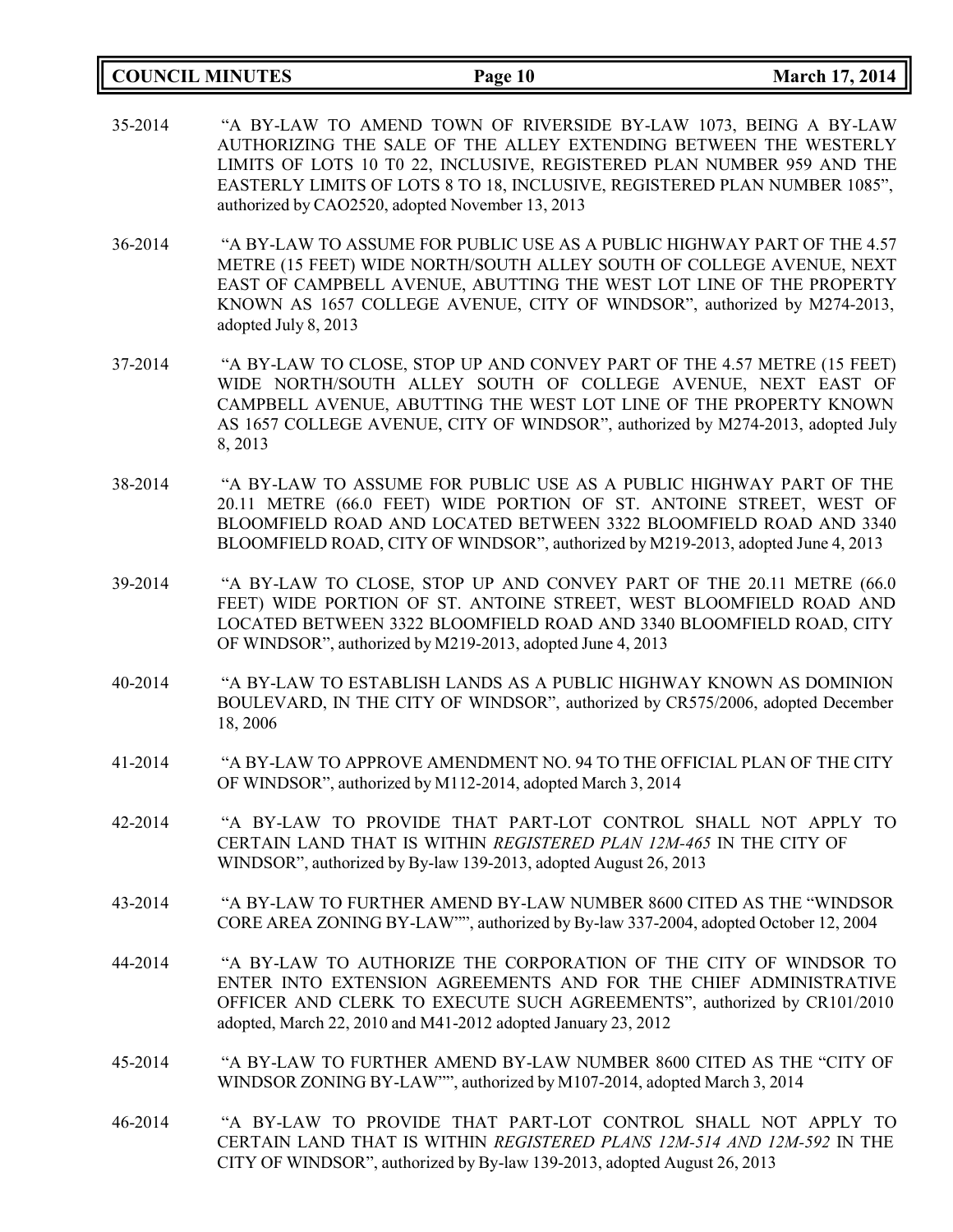**COUNCIL MINUTES Page 11 March 17, 2014**

- 47-2014 "A BY-LAW TO FURTHER AMEND BY-LAW NUMBER 8600 CITED AS THE "CITY OF WINDSOR ZONING BY-LAW"", authorized by M41/2014, adopted January 6, 2014
- 48-2014 "A BY-LAW TO FURTHER AMEND BY-LAW NUMBER 8600 CITED AS THE "CITY OF WINDSOR ZONING BY-LAW"", authorized by M67-2014, adopted February 3, 2014
- 49-2014 "A BY-LAW TO FURTHER AMEND BY-LAW NUMBER 85-18 CITED AS THE "TOWNSHIP OF SANDWICH SOUTH COMPREHENSIVE ZONING BY-LAW"", authorized by M67-2014, adopted February 3, 2014
- 50-2014 "A BY-LAW TO PROVIDE FOR INTERIM TAX LEVIES FOR 2014", authorized by CR10/2014, adopted January 6, 2014
- 51 -2014 "A BY-LAW TO CONFIRM THE PROCEEDINGS OF THE COUNCIL OF THE CORPORATION OF THE CITY OF WINDSOR AT ITS MEETING HELD ON THE 17TH DAY OF MARCH, 2014" Carried.

Moved by Councillor Valentinis, seconded by Councillor Dilkens,

That the Committee of the Whole does now rise and report to Council respecting the business items considered by the Committee:

- **1) Communication Items (as amended)**
- **2) Consent Agenda (as amended)**
- **3) Items Deferred**
- **Items Referred**
- **4) Consideration of the Balance of Business Items (see Schedule "A")**
- **5) Committee Reports (as presented)**
- **6) By-laws given first and second readings (as presented)**

Carried.

#### **Notices of Motion**

None presented.

## **Third Reading of By-laws**

Moved by Councillor Gignac, seconded by Councillor Halberstadt,

That the following By-laws No. 32-2014 through 51-2014 (inclusive), having been read a first and second time be now read a third time and finally passed and that the Acting Mayor and Clerk **BE AUTHORIZED** to sign and seal the same notwithstanding any contrary provision of the Council.

Carried.

## **Petitions**

None presented.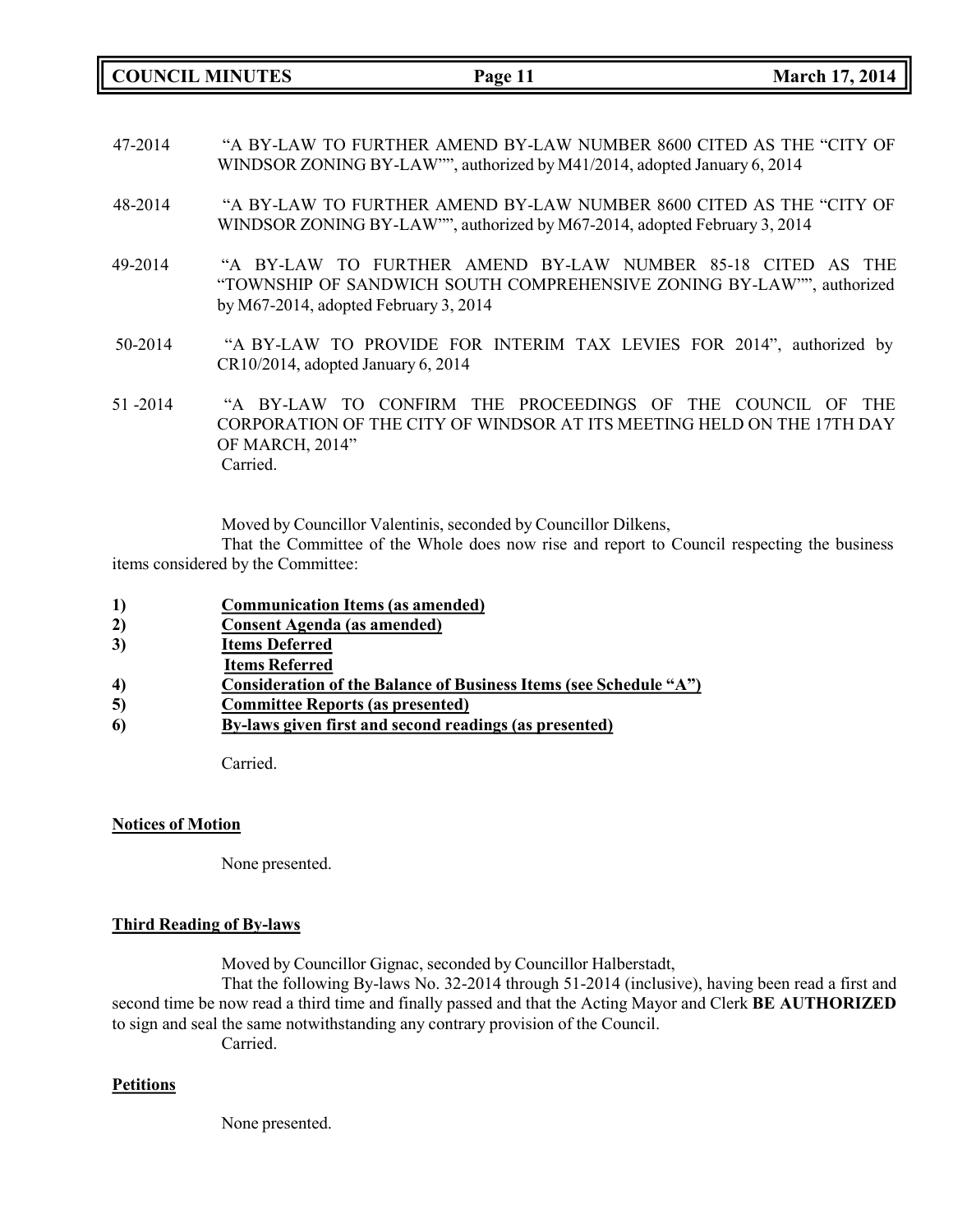### **Council Questions**

Moved by Councillor Maghnieh, seconded by Councillor Marra,

**M134-2014** That the following Council Question by Councillor Maghnieh **BE APPROVED**, and that Administration **BE DIRECTED** to proceed with the necessary actions to respond to the Council Question in the form of a written report, consistent with Council"s instructions, and in accordance with Section 17.1 of the Procedure By-law 98-2011:

#### **CQ9-2014**

Asks for a report back on the status  $\&$  completion timeline – of sidewalks, surface asphalt and other infrastructure /services required to be completed by the developer (SWDC) in the Cleary & Ojibway, Rankin, St. Patrick and Roxborough Ave and report back on a binding timeline, ASAP.

Carried.

Moved by Councillor Maghnieh, seconded by Councillor Marra,

**M135-2014** That the following Council Question by Councillor Halberstadt **BE APPROVED**, and that Administration **BE DIRECTED** to proceed with the necessary actions to respond to the Council Question in the form of written report, consistent with Council"s instructions, and in accordance with Section 17.1 of the Procedure By-law 98-2011:

#### **CQ10-2014**

Asks that Facilities Management and the Environmental Coordinator report on what strategies can be deployed to increase or reintroduce fibre containers (Red Boxes) that have previously been provided free of charge by the Windsor-Essex Solid Waste Authority.

Carried.

Moved by Councillor Maghnieh, seconded by Councillor Marra,

**M136-2014** That the following Council Question by Councillor Kusmierczyk **BE APPROVED**, and that Administration **BE DIRECTED** to proceed with the necessary actions to respond to the Council Question in the form of written report, consistent with Council"s instructions, and in accordance with Section 17.1 of the Procedure By-law 98-2011:

#### **CQ11-2014**

Asks with regards to a resident who has brought up a concern regarding trailers parked for long periods of time on rights-of-way that not only impede snow removal but more importantly obscure sight lines when they are parked near intersections; asks Administration three fold question: (a) how many such trailers exist in the city that have complaints filed against them but are not moved: (b) what is the current process to deal with these parked trailers including those with plates and without plates – from my understanding these are two different processes: (c) what recommendations can Administration put forward to improve the ability of the City to deal with these parked trailers, especially those near intersections.

Carried.

SW2014

EI2014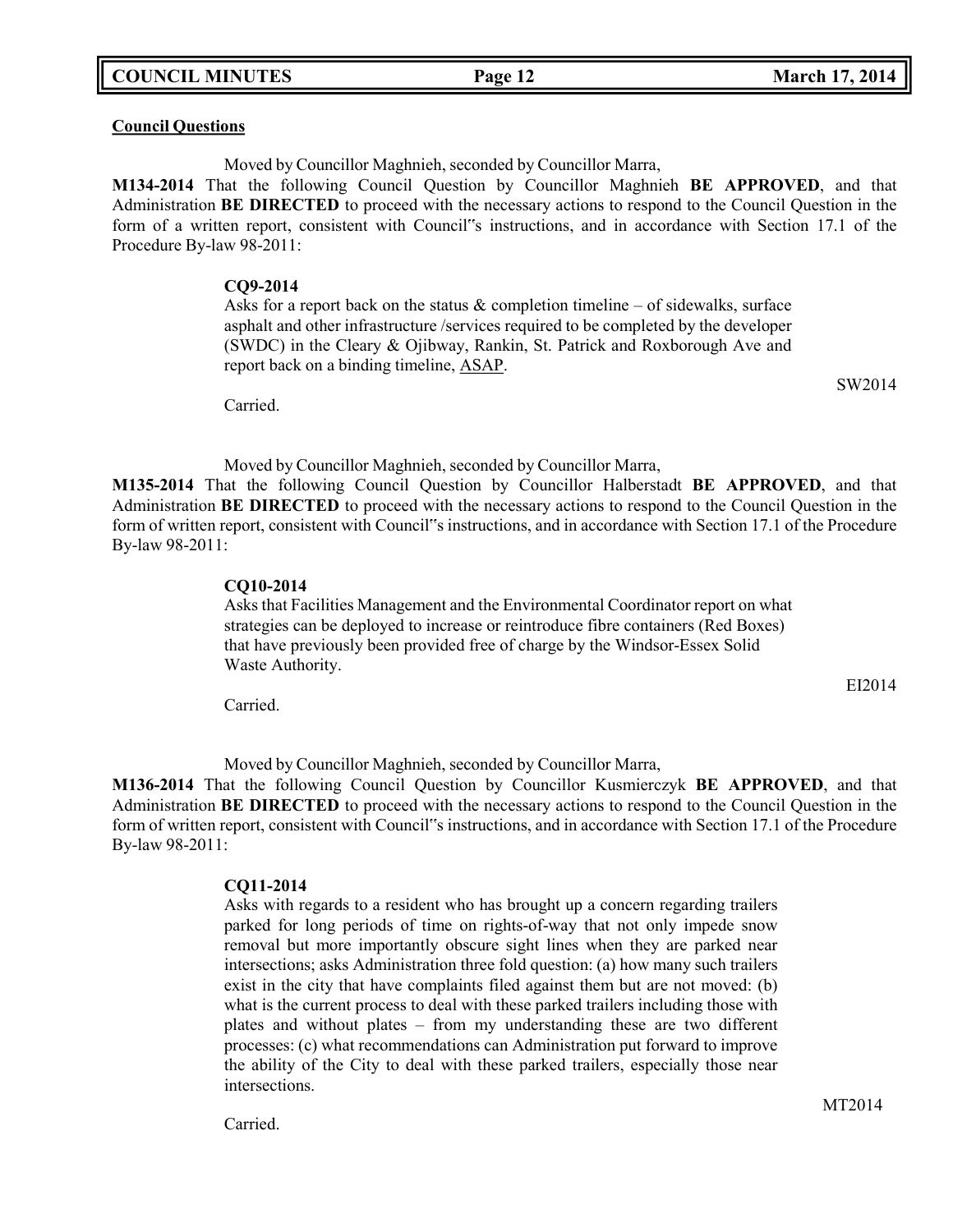# **COUNCIL MINUTES Page 13 March 17, 2014**

# **Adjournment**

of the Mayor. Moved by Councillor Jones, seconded by Councillor Sleiman, That this Council meeting stand adjourned until the next regular meeting of Council or at the call

Carried.

Accordingly, the meeting is adjourned at 11:59 o'clock p.m.

**ACTING MAYOR**

**CITY CLERK**

## **THIS IS A DRAFT COPY**

# **DEPUTY CITY CLERK/SENIOR MANAGER OF COUNCIL SERVICES**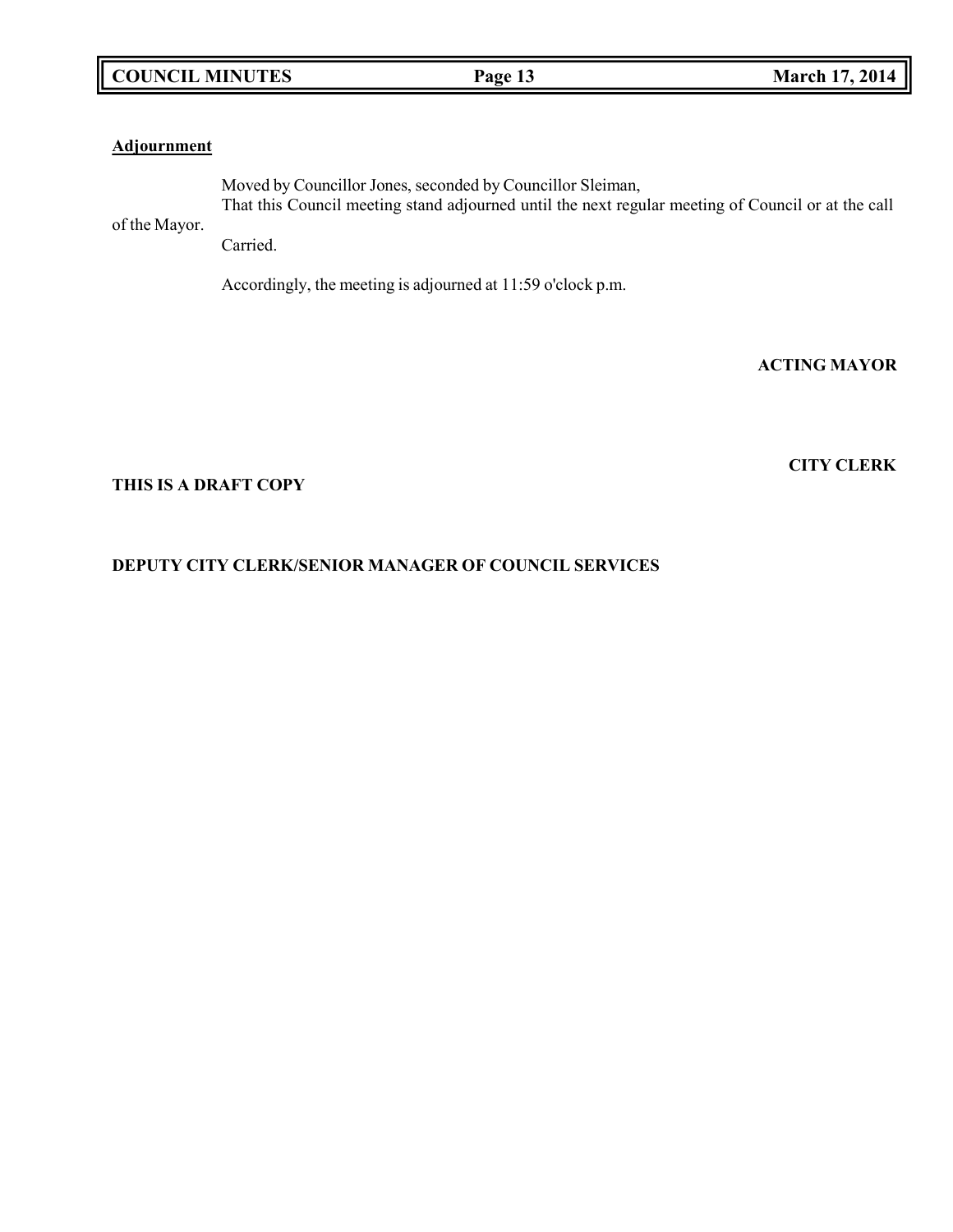# **COUNCIL MINUTES Page 14 March 17, 2014**

Gignac Halberstadt

### CR60/2014

- I. THAT the report of the Corporate Marketing and Communications Officer dated February 6, 2014 entitled "Contract Renewal and Creation of New Videos with CGI Communications" outlining a renewal of the contract and the creation of a new set of videos **BE RECEIVED**, and
- II. THAT the CAO and City Clerk **BE AUTHORIZED** to sign the contract with CGI Communications, satisfactory in form to the City Solicitor and in content to the Senior Manager of Communications and Customer Service.

Carried.

Report Number **17011 APR/11858 C1**

Valentinis Gignac

## CR61/2014

That the request from Valente Development Corporation for a reduction of development charges in the amount of \$185,000.00 for the construction of a three story (50) unit residential condominium building **BE DENIED**.

Carried.

Councillor Sleiman discloses an interest and abstains from voting on this matter.

Report Number **17051 SB2014 2**

Gignac Halberstadt

# *RECOMMENDATION II OF CR62/2014 RESCINDED BY CR227/2016 AT ITS MEETING HELD APRIL 4, 2016*

CR62/2014

- **I.** That Council **ACCEPTS** the signed request for the repair and improvement to the Russette Drain to be addressed under Section 78 of *the Drainage Act*.
- **II.** That the firm of Stantec Consulting Ltd. **BE APPOINTED** as the drainage engineer to make an examination of and prepare a drainage report for repair and improvement to the Russette Drain to be addressed under Section 78 of *the Drainage Act*. All costs to the City will be charged to Project # 7086004 – Municipal Drain Maintenance.

Carried.

Report Number **17050 SW2014 C3**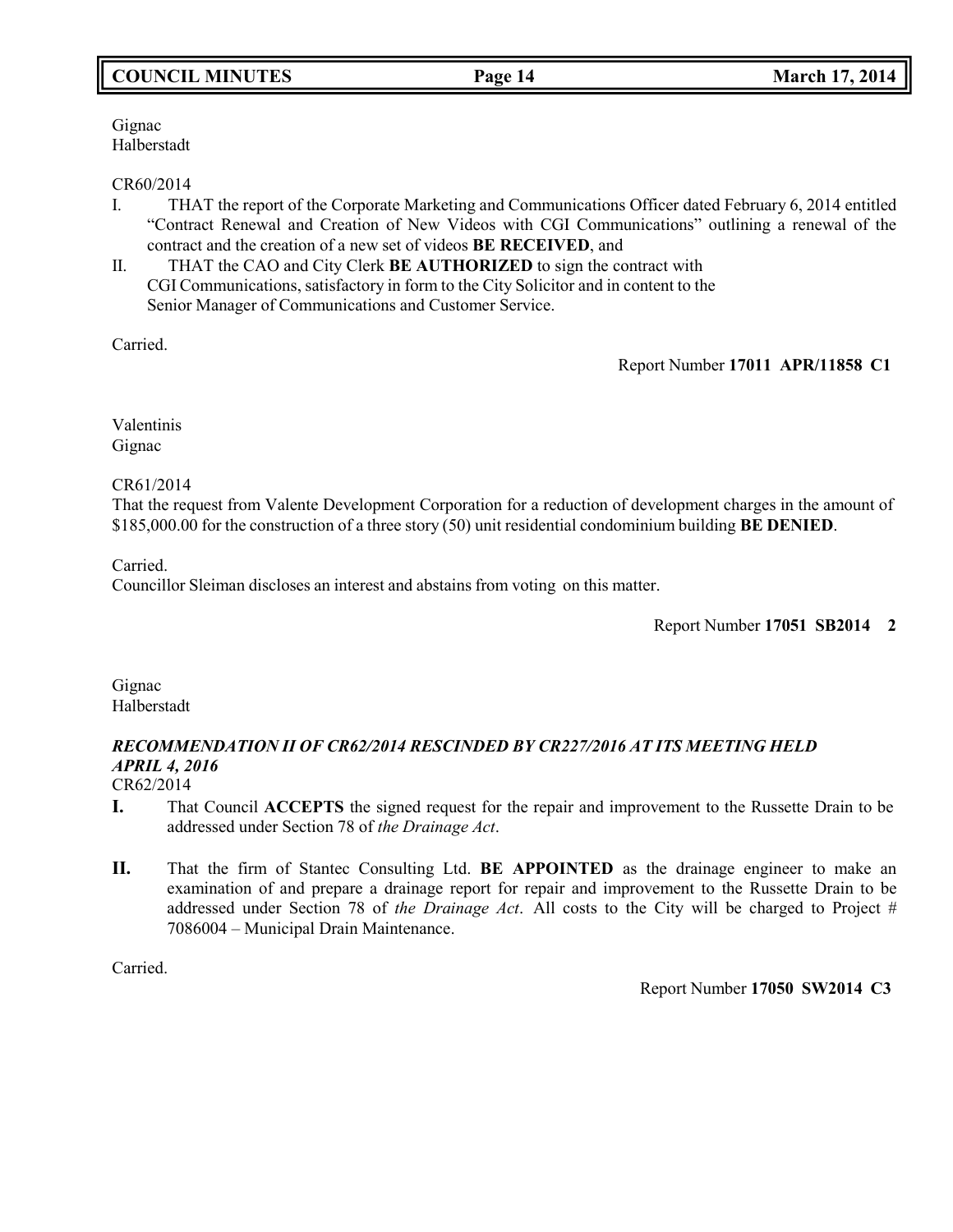# **COUNCIL MINUTES Page 15 March 17, 2014**

Gignac Halberstadt

### CR63/2014

THAT City Council **APPROVE** the purchase of fourteen (14) Dodge Grand Caravans from Provincial Chrysler at a cost of \$266,210.00 plus taxes.

Carried.

Report Number **17040 AE2014 C4**

Gignac Halberstadt

### CR64/2014

That the Year Round Sidewalk Cafe Pilot Project approved by Council Resolution 8/2013 **BE EXTENDED** for an additional year to February 28, 2015, with following conditions/requirements:

- Waiving of the encroachment agreement requirement for 2014/15 season.
- Obtain a Sidewalk Cafe permit for 2014/15 season ending February 28/15.
- Compliance with the DWBIA-Measures of Success for Year-Round Patios and any other applicable requirements of the Sidewalk Cafe Handbook.
- Permit holder to provide a certificate of insurance satisfactory to the corporation of the City of Windsor Risk Management Department.
- The City of Windsor shall not be responsible for claims for damage to railings and equipment resulting from Winter Control operations.
- The permit holder shall be responsible for snow removal for the duration of the extended sidewalk cafe.
- The permit holder removes the railings no later than February 28, 2015 or obtain a permit for renewal of the patio.
- The permit holder shall ensure Heating Devices shall be designed for such use, must be listed and/or approved by the Chief Fire Official and be installed in accordance with the manufacturer"s instructions.

Carried.

Report Number **16999 SE2014 C5**

Gignac Halberstadt

## CR65/2014

That **APPROVAL BE GIVEN** to the acquisition of a vacant strip of land for road widening purposes from the University of Windsor adjacent to the California Avenue right-of-way between University Avenue West and Wyandotte Street West under the following terms and conditions.

a] **VENDOR:** University of Windsor c/o Mr. Richard Taylor Director of Legal Services University of Windsor 401 Sunset Avenue Windsor, ON N9B 3P4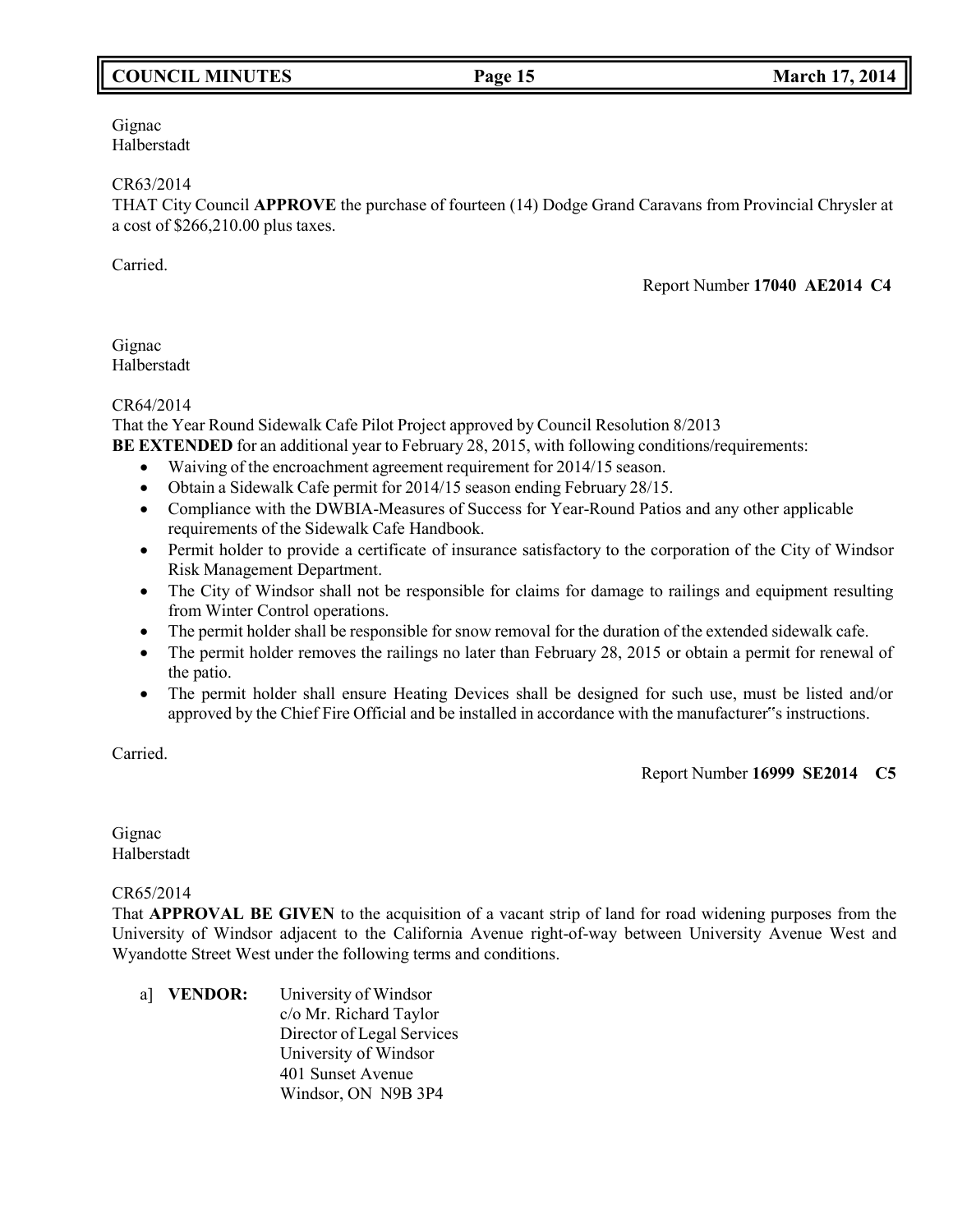**COUNCIL MINUTES Page 16 March 17, 2014**

b] **LAND TO BE ACQUIRED:** An approximate 4.88 metre wide strip of land adjacent to the west limit of the California Avenue right-of-way between Wyandotte Street West and University Avenue West being approximately 2,444 square metres (26,307 square feet) and described legally as:

- Block A PT Lots 30-50, Part of Part Lot 28, Part Lots 1-27, R.P.50 Part closed alley R.P. 50
- c] **PURCHASE PRICE:** \$88,839 plus HST as applicable calculated at \$3.50 per square foot less adjustments for parking lot and building face easements.

# d] **TERMS AND CONDITIONS:**

- a) The University of Windsor will reserve an approximate 167.3 square metre (1,801 sq.ft) parking lot permanent easement and an approximate 3.94 square metre (42 sq.ft) building face permanent easement within the strip of land to be conveyed to the City;
- b) The City of Windsor will be responsible for the cost of the necessary survey;
- c) Sale of the subject strip of land to the City is conditional upon the successful closure of Sunset Avenue North from Wyandotte Street West to approximately 360 Sunset Avenue, and the successful closure of Fanchette Street between Sunset Avenue and California Avenue;
- d) The closed portions of Sunset Avenue and Fanchette Street will be conveyed to the University of Windsor as it is the abutting landowner;

# **ACCOUNT NO. 007-5210-7141000**

AND THAT the Chief Administrative Officer and the City Clerk **BE AUTHORIZED** to sign all necessary agreements prepared in form satisfactory to the City Solicitor or designate and in technical content satisfactory to the Manager of Real Estate Services and the City Engineer or designate and as necessary in financial content satisfactory to the City Treasurer or designate;

AND THAT the transaction **BE COMPLETED** electronically pursuant to By-Law 366-2003;

AND THAT the land acquisition **BE FUNDED** in the following order:

- (a) Any residual funds remaining in California Avenue reconstruction project 7141000;
- (b) Any remaining balance to be funded from the proceeds of sale of the closed portions of Sunset Avenue and Fanchette Street.

Carried.

Report Number **17072 APM2014 C6**

Block B Part of Lots 1-10, Part of Part Lot 11, R.P. 50 Part closed MacDonald Street (formerly Marentette)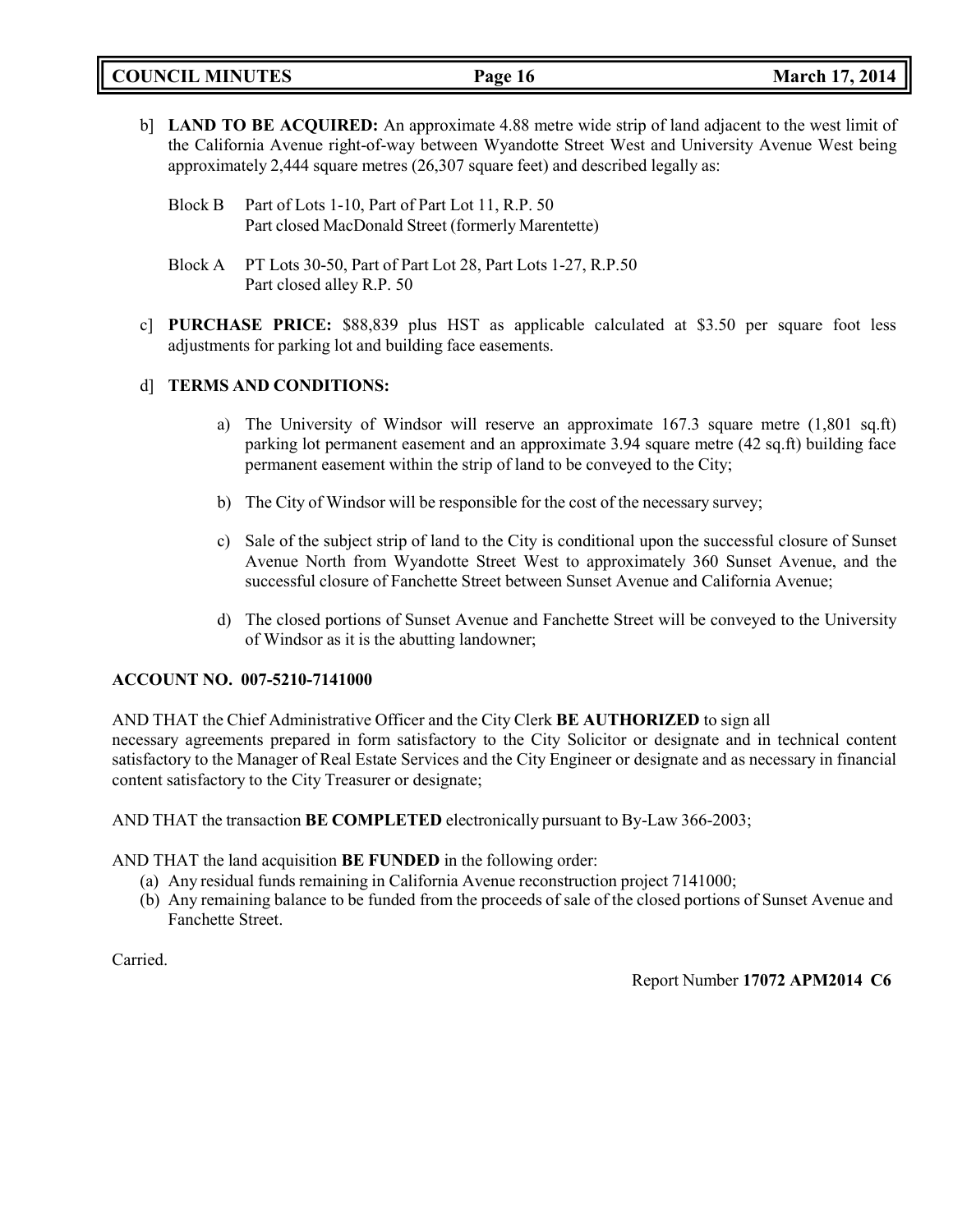# **COUNCIL MINUTES Page 17 March 17, 2014**

Gignac Halberstadt

### CR66/2014

**THAT** the Community Development & Health Commissioner **BE AUTHORIZED** to sign Service Contracts (the "contracts") with the Ministry of Training, Colleges and Universities (the "MTCU") and related documents as specified in the contracts or as required by the MTCU up to March 31, 2016 such that it does not exceed a maximum of \$1,000,000 gross expenditures. For contracts in excess of \$1,000,000 gross expenditure, that in addition to the Community Development and Health Commissioner signature, the Chief Administrative Officer **BE REQUIRED** to sign as secondary authority. Authorization would be subject to approval as to technical content by the Executive Director of Employment and Social Services, as to legal content by the City Solicitor, and as to financial content by the Chief Financial Officer and City Treasurer or designate, and subject to there being no required net city contribution;

**AND THAT** the foregoing authorization **BE EXTENDED TO** any and other further **AMENDMENTS** to the Ministry of Training, Colleges and Universities Service Contracts and related documents as specified in the contracts or as required by the MTCU for amounts under \$1,000,000 gross expenditure. For **AMENDMENTS** in excess of \$1,000,000 gross expenditure, that in addition to the Community Development and Health Commissioner signature, the Chief Administrative Officer **BE REQUIRED** to sign as secondary authority. Authorization would be subject to approval as to technical content by the Executive Director of Employment and Social Services, as to legal content by the City Solicitor, and as to financial content by the Chief Financial Officer and City Treasurer or designate, and subject to there being no required net city contribution.

**AND FURTHER THAT** City Council **AUTHORIZES** the Executive Director of Employment and Social Services to sign the following administrative reports up to March 31, 2016:

- Service Provider Business Plans;
- Estimated Expenditure Reports;
- Other Administrative Reports as specified from time to time by the Ministry.

Carried.

Report Number **17054 SS2014 C7**

Halberstadt Jones

## CR67/2014

That the grant request submitted to Council on February 18, 2014 by the "Windsor Historical Society – Veterans Memories Project" for a rededication of monument at Memorial Park in the amount of \$2,500 **BE APPROVED** and that this **BE CHARGED** to the Wards 4 and 7 Ward funds; and further, that any future requests **BE FORWARDED** to Administration (Arts and Council) in accordance with the Waiver of Fees & Grant Funding Policy.

Carried.

Report Number **17066 AF2014 8**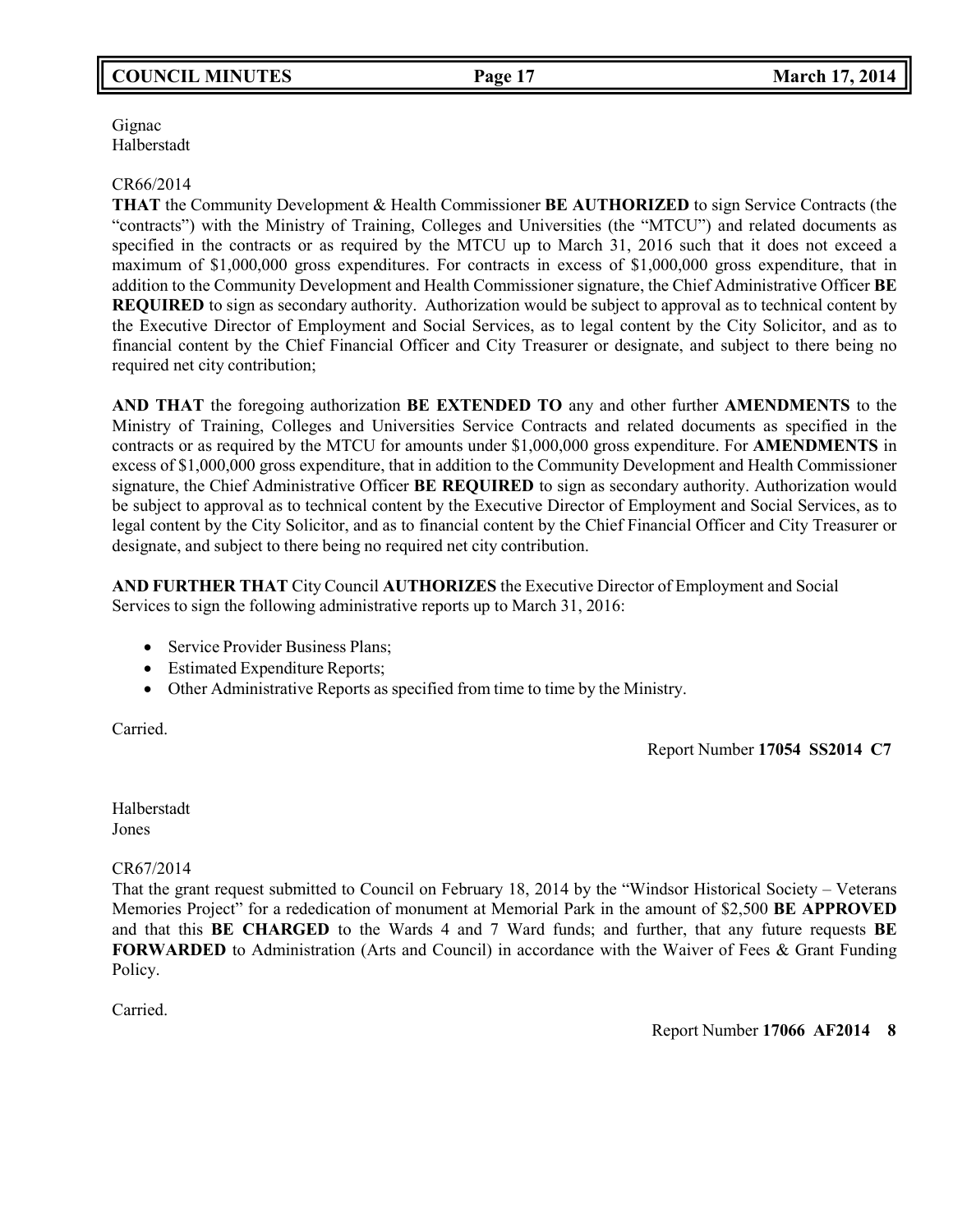# **COUNCIL MINUTES Page 18 March 17, 2014**

Sleiman Gignac

## CR68/2014

That City Council **RECEIVE** the summary of grant requests by WETech Alliance, AIESEC-Windsor Chapter, Southwest Economic Alliance, Rose City Gymnastics, Windsor Historical Society – Veterans Memories Project and Windsor-Essex Easter Seals Telethon; and

That City Council **CONFIRM** the administrative recommendations for each of the requested grants as summarized in Table 1, save and except the request from the Windsor Historical Society – Veterans Memories Project, as that has been confirmed through Council Resolution CR67/2014.

Carried.

Councillor Kusmierczyk discloses an interest and abstains from voting on this matter.

Report Number **17066 AF2014 8**

Maghnieh Halberstadt

## CR69/2014

THAT the report of the Chief Financial Officer and City Treasurer dated February 10, 2014 entitled "Waiver of Fees & Grant Funding Policy – Response to CQ27-2013" **BE DEFERRED** to the April 7, 2014 meeting of Council.

Carried.

Report Number **17065 AF2014 9**

## Gignac Halberstadt

# CR70/2014

- 1. That City Council **APPROVE** the expansion of the Public Spaces Recycling program using surplus capital funds of approximately \$27,119 towards the purchase of additional containers and additional public education material; and
- 2. That City Council **APPROVE** the enhancement of the Public Space Recycling Program as required by Stewardship Ontario in order to receive the additional funding of approximately \$16,243.
- 3. That City Council **ENDORSE** the twinning of garbage and recycling containers on all parks undergoing reconstruction.

Carried.

## Report Number **17055 EI2014 C10**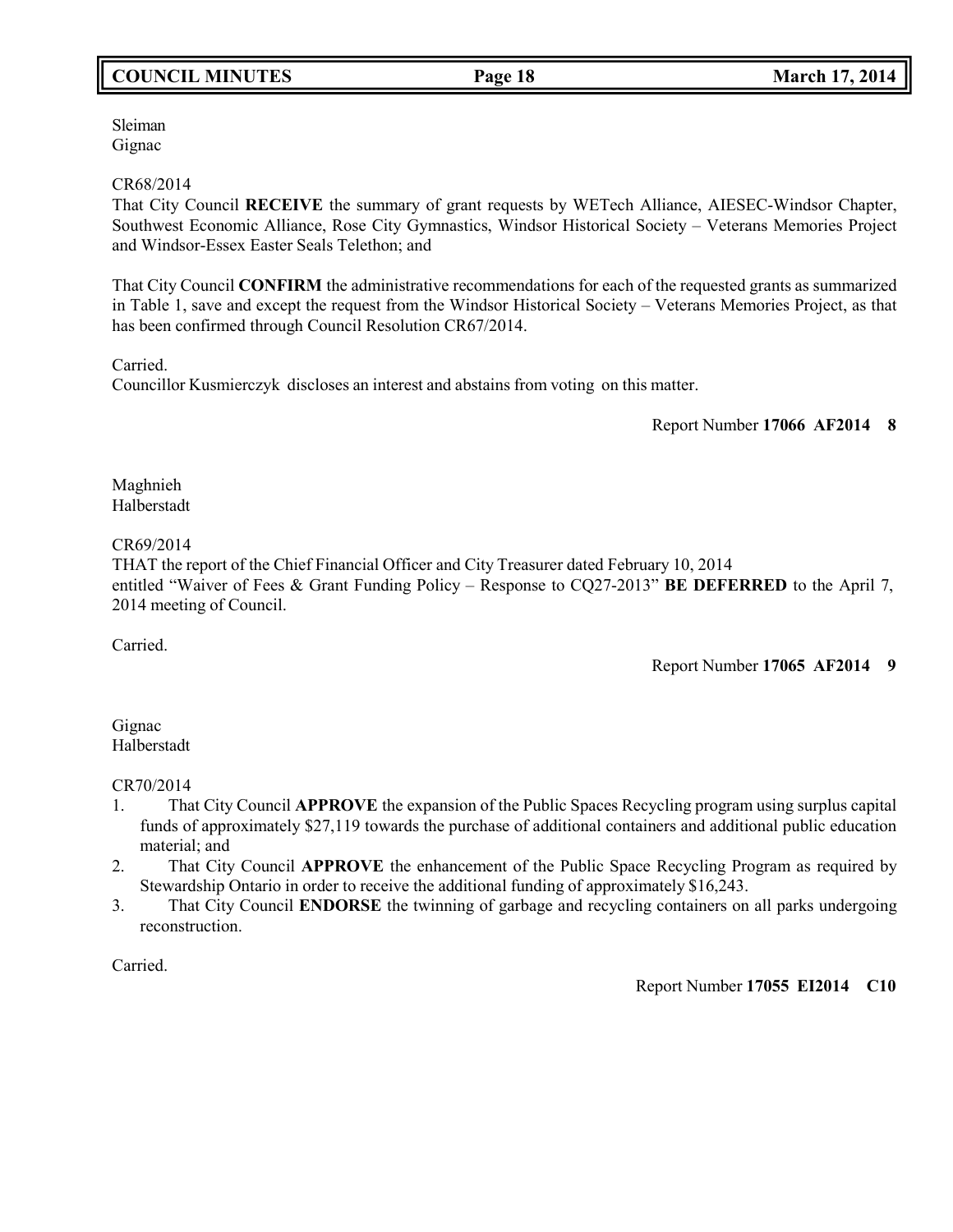# **COUNCIL MINUTES Page 19 March 17, 2014**

Marra Gignac

CR71/2014

I. That the City of Windsor **ENTER INTO** a land conveyance agreement with VIA Rail Canada Inc. under the following conditions:

VIA Rail Canada Inc. (VIA) agrees to gratuitously convey to the City Parts 4, 5, 6, 7, 8, 10 and 13 on 12R-13080 subject to the following conditions:

- The City **ACCEPT** the lands in "as-is" condition; and
- In lieu of a cash payment, the City will **BE RESPONSIBLE** for the removal of all of the track on the lands to be conveyed including repair of the VIA Rail track crossings at Riverside Drive East, Devonshire Road and up to 5 tracks at Walker Road crossing, VIA will advise which operational tracks are to be left in place;
- VIA will also gratuitously **CONVEY** lands at Devonshire Road and Walker Road per Land Transfer diagrams C-3199-A and C-3199- B;
- The City Solicitor **BE DIRECTED** to prepare a By-Law(s) to dedicate the portions of Riverside Drive East, Devonshire Road and Walker Road as municipal rights-of-way. The City will **BE RESPONSIBLE** for the preparation of the necessary 12R Plans of survey;
- The City will **REHABILITATE** the road at Riverside Drive East, Devonshire Road and Walker Road once construction can be scheduled in the future;
- Any ancillary requirements deemed by the City Solicitor to complete this transaction; and

That the CAO and City Clerk **BE AUTHORIZED** to sign any required written documentation subject to financial content satisfactory to the Chief Financial Officer, technical content satisfactory to the City Engineer and in legal form and content satisfactory to the City Solicitor and that the transaction **BE COMPLETED** electronically pursuant to By-Law 366-2003; and

II. That the funding of \$390,000 which was allocated as part of the 2014 enhanced Capital Budget through CR B38-2013, **BE ALLOCATED** to this project in order to complete the works to remove the identified redundant tracks restore the rights-of-way for the former VIA tracks crossing and to restore the balance of the lands to be conveyed, and furthermore, that funds of \$190,000 (\$390,000 - \$200,000 needed for the work noted above) be set aside to complete Montreuil Drive (Doherty Way) to Riverside Drive.

Carried.

Report Number **17057 APM/11860 11**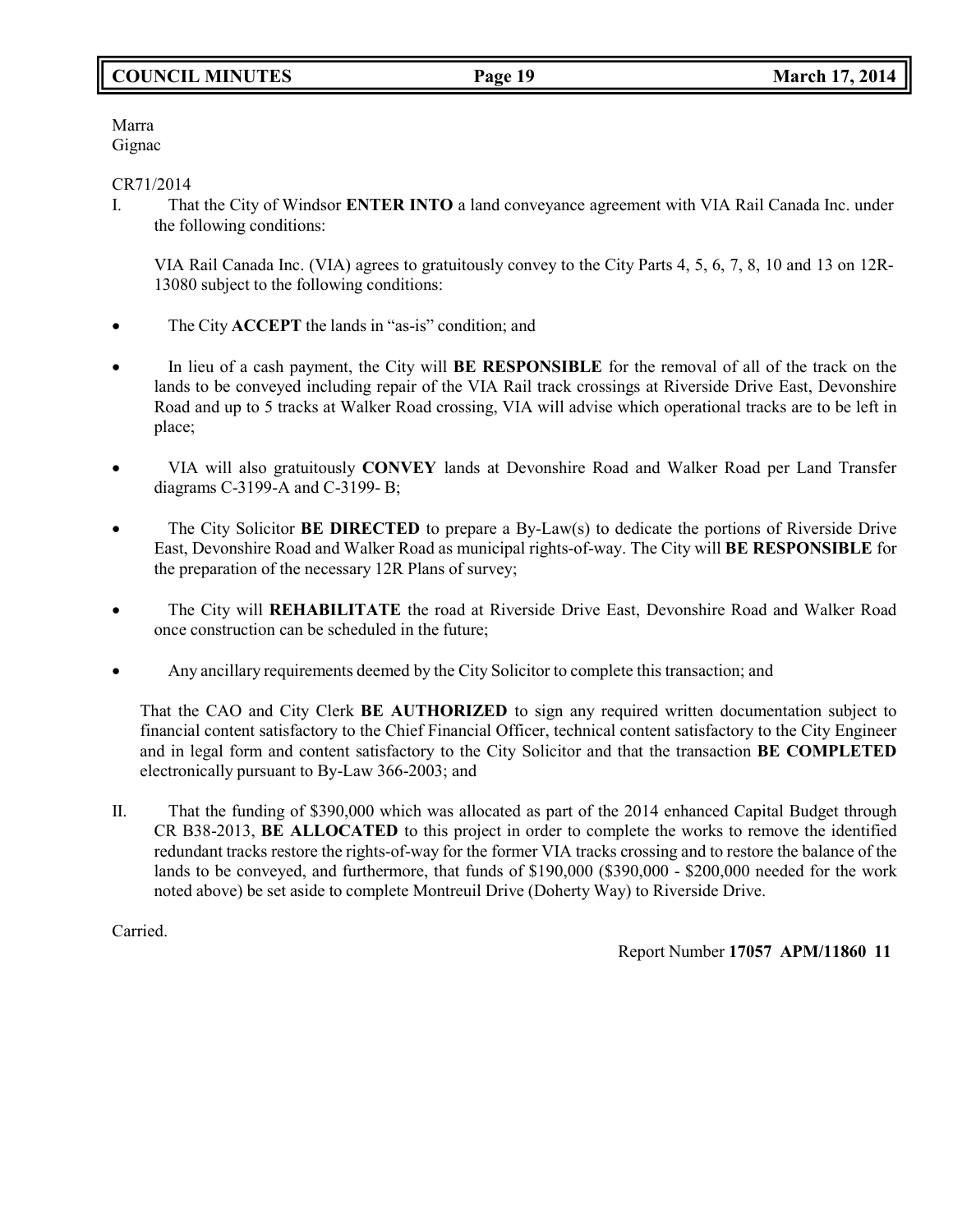# **COUNCIL MINUTES Page 20 March 17, 2014**

Gignac Halberstadt

### CR72/2014

That Council **ADOPT** By-law 33-2014 for the construction of curbs and gutters, and boulevard restoration on Woodward Boulevard from Foster Avenue to Seymour Boulevard as a Local Improvement in accordance with Section 5 of Ontario Regulation 586/06, made under *Municipal Act 2001*.

Carried.

Report Number **16941 SL/11861 C12**

Gignac Dilkens

### CR73/2014

That the report from the Executive Director of Recreation and Culture on an update on aquatic activities at Windsor Water World **BE RECEIVED**; and further

That the current aquatics activities at Windsor Water World **BE DISCONTINUED** and the space secured according to the Health and Safety requirements as of March 28, 2014 until such time as a decision on the ongoing operation of the pool **BE APPROVED** by City Council.

Carried.

At the request of Councillor Dilkens a **recorded vote** is taken:

## **RESULTS OF RECORDED VOTE:**

|         | In Favour Councillors Gignac, Sleiman, Maghnieh, Kusmierczyk, Dilkens and Payne |
|---------|---------------------------------------------------------------------------------|
|         | Opposed Councillors Halberstadt, Marra, Valentinis and Jones                    |
| Abstain | $\mathbb{N}$ one                                                                |
| Absent  | $\mathbb{M}$ ayor Francis                                                       |

#### Report Number **17058 SR2014 13**

Halberstadt Jones

#### CR74/2014

- 1. That Council **ACCELERATE** the timelines as soon as reasonable for the 2015 DC Background Study and **APPROVE** the engagement of a consultant and a report to Council as soon as reasonably possible with timelines;
- 2. That Council **APPROVE** the hiring of a consultant consistent with the City"s Purchasing Bylaw with an upset limit of \$80,000 and that this engagement **BE CHARGED** to the DC Study & Bylaw Update capital project approved as part of the 2014 Capital Budget and funded from DC Reserve Fund #121;
- 3. That Council **APPROVE** the continued denial of the waiving of DC Fees for private developers;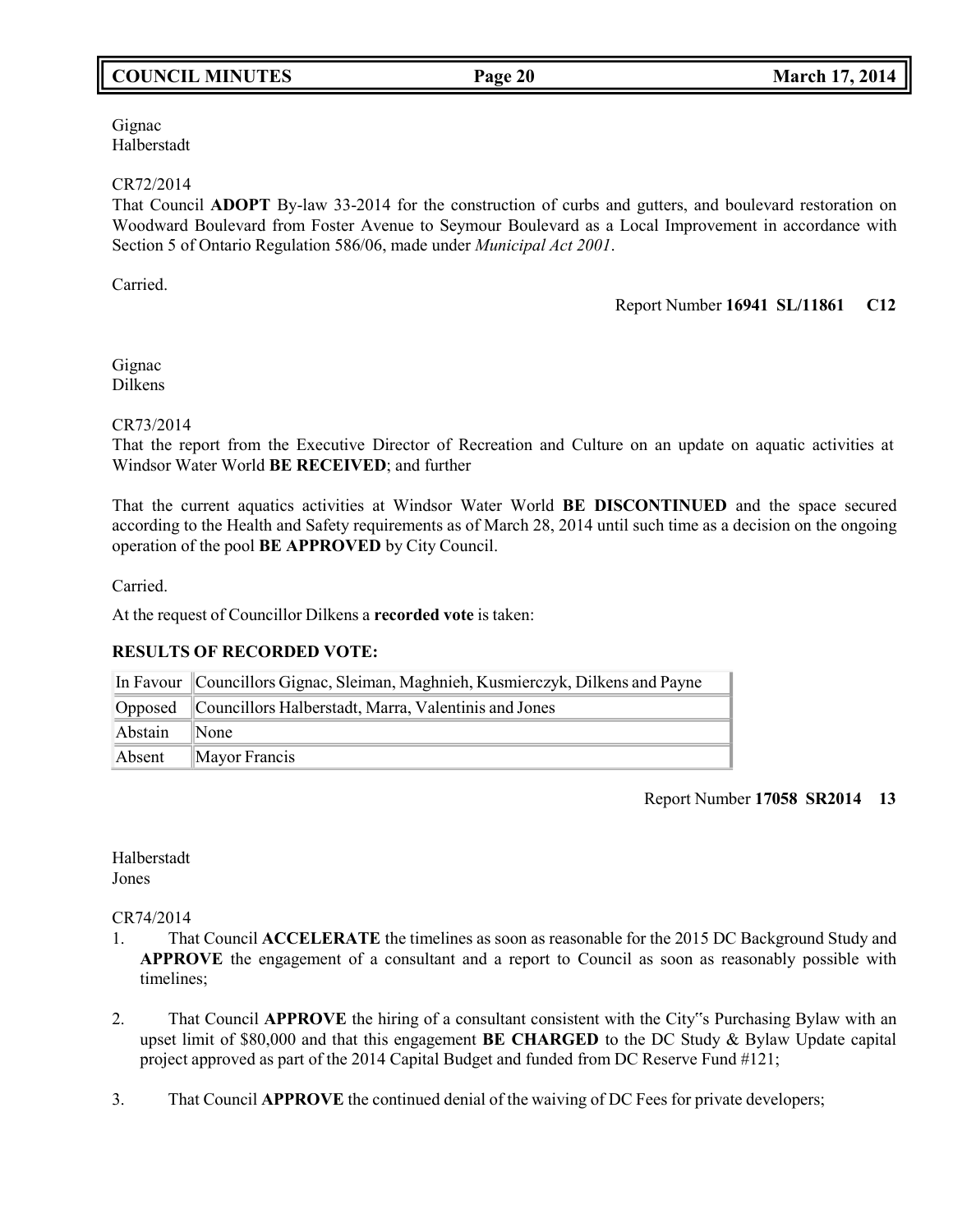**COUNCIL MINUTES Page 21 March 17, 2014**

- 4. That the request from the Greater Windsor Home Builders Association (GWHBA) to revert back to 2005 DC Fees **BE DENIED**; and
- 5. That, similar to the last process in 2010, Council **INVITE** the GWHBA to participate on the DC Task Force (as a non-voting member) when the committee is established at the beginning of 2015, and provide input on the next DC Background Study and its related policies, along with the new DC Bylaw.

Carried.

Report Number **17073 AF2014 14**

Gignac Halberstadt

CR75/2014

- **I.** That the additional upset limit funding in the amount of \$83,550.00, plus non-recoverable HST, in accordance with the proposal from MMM Group Limited for the expanded scope of work associated with the Railway Spur Line and Municipal Services from C.P. Rail to Service Twin Oaks Industrial Park, dated December 31, 2013 **BE APPROVED**; AND
- **II.** That the Chief Administrative Officer and City Clerk **BE AUTHORIZED** to sign an amended agreement, satisfactory in form to the City Solicitor, in financial content to the Chief Financial Officer/City Treasurer, and in technical content to the City Engineer.
- **III.** That **APPROVAL BE GIVEN** to undertake an additional expenditure of \$466,800.00, which includes the \$83,550.00 in I above, for the construction of the Railway Spur Line from CPR Mainline to CS Wind Facility to be funded from Project No. 7101026 (Economic Development Land Assembly Project) bringing the total cost of the project to \$4,741,635.50.

Carried.

Report Number **17021 MTR/11200 C15**

Dilkens Jones

CR76/2014

That the report of the Executive Director of Parks and Facilities dated February 24, 2014 entitled "Willistead Park Path Installation" **BE RECEIVED** for information.

Carried.

**[See Also M137-2014]** Report Number **17043 MBA/3302 16**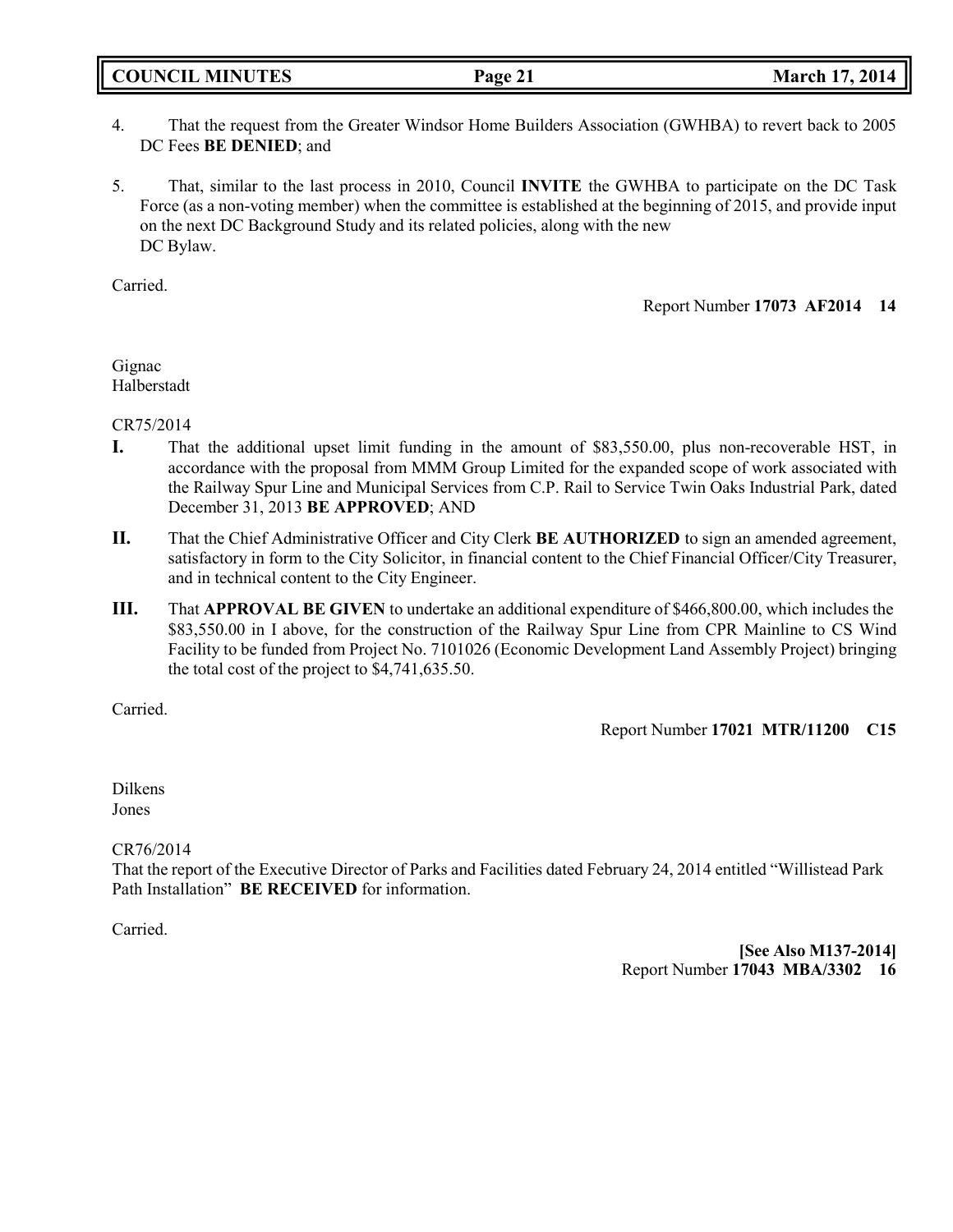## **STANDING COMMITTEE RESOLUTIONS**

Moved by Councillor Gignac, seconded by Councillor Halberstadt,

**M119-2014** That **Report No. 203 of the Social Development, Health & Culture Standing Committee** of its meeting held February 5, 2014 regarding "Viral Events Run or Dye 5K Run, Riverfront Festival Plaza and Riverfront Civic Terrace, Riverfront Trail, Temporary Road Closure of Riverside Drive West" **BE ADOPTED** as presented.

Carried.

Report Number 16947 SR2014

Moved by Councillor Gignac, seconded by Councillor Halberstadt,

**M120-2014** That **Report No. 205 of the Social Development, Health & Culture Standing Committee** of its meeting held February 5, 2014 regarding "Utilizing the Odette Bequest 2013 Wrap-up" **BE ADOPTED** as presented.

Carried.

Report Number 16944 SR/7573

Moved by Councillor Gignac, seconded by Councillor Halberstadt,

**M121-2014** That **Report No. 206 of the Social Development, Health & Culture Standing Committee** of its meeting held February 5, 2014 regarding "Minutes of the Housing Advisory Committee meeting held September 19, 2013" **BE ADOPTED** as presented.

Carried.

Moved by Councillor Gignac, seconded by Councillor Halberstadt,

**M122-2014** That **Report No. 207 of the Social Development, Health & Culture Standing Committee** of its meeting held February 5, 2014 regarding "Minutes of the Housing Advisory Committee meeting held November 5, 2013" **BE ADOPTED** as presented.

Carried.

MB2014

MB2014

MB2014

Moved by Councillor Gignac, seconded by Councillor Halberstadt,

**M123-2014** That **Report No. 208 of the Social Development, Health & Culture Standing Committee** of its meeting held February 5, 2014 regarding "Minutes of the Windsor Accessibility Advisory Committee meeting held November 5, 2013" **BE ADOPTED** as presented.

Carried.

Moved by Councillor Gignac, seconded by Councillor Halberstadt,

**M124-2014** That **Report No. 209 of the Social Development, Health & Culture Standing Committee** of its meeting held February 5, 2014 regarding "Minutes of the Committee of Management for Huron Lodge meeting held December 13, 2013" **BE ADOPTED** as presented.

Carried.

**COUNCIL MINUTES Page 22 March 17, 2014**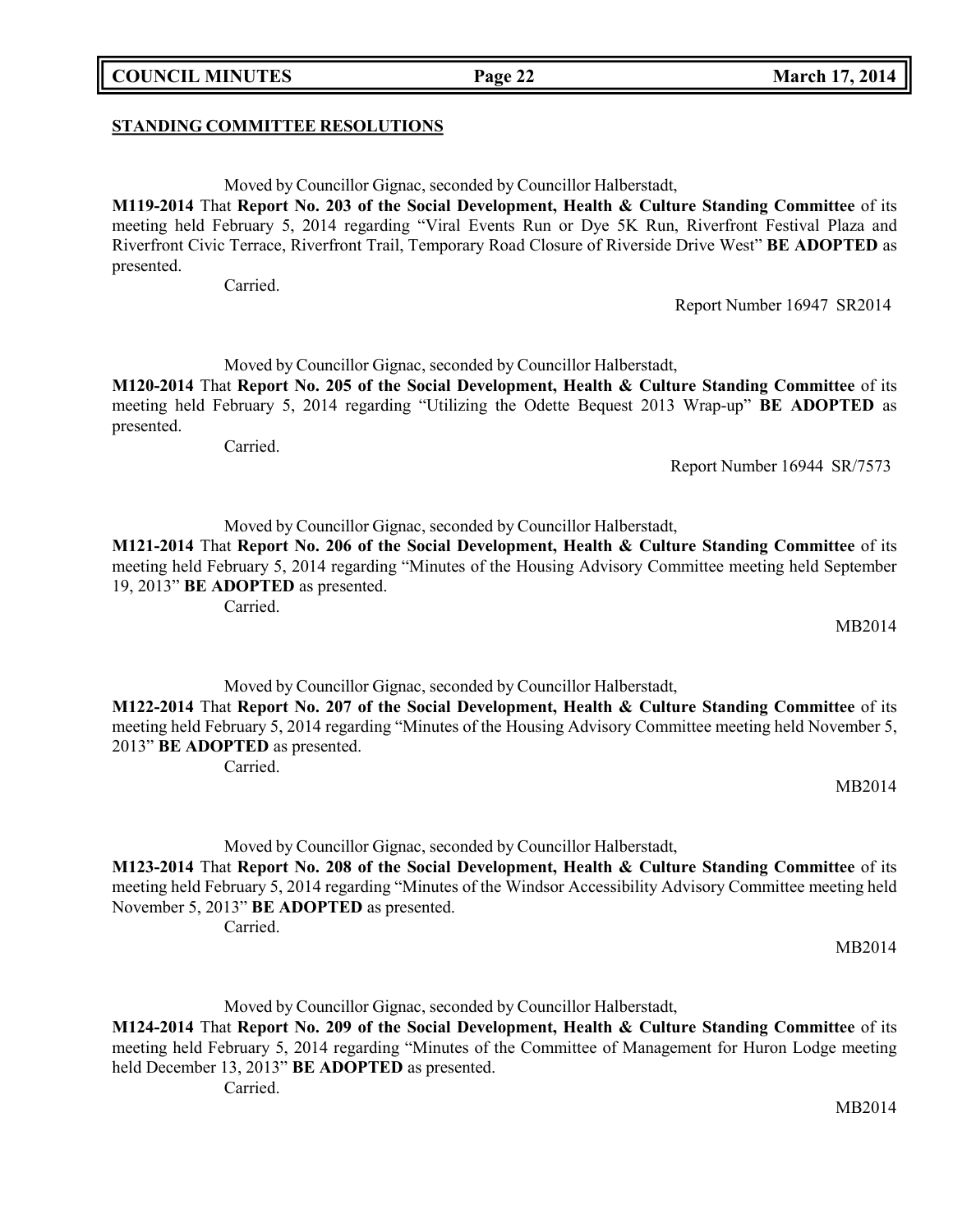| <b>COUNCIL MINUTES</b> | Page 23 | <b>March 17, 2014</b> |
|------------------------|---------|-----------------------|
|------------------------|---------|-----------------------|

Moved by Councillor Gignac, seconded by Councillor Halberstadt, **M125-2014** That **Report No. 210 of the Social Development, Health & Culture Standing Committee** of its meeting held February 5, 2014 regarding "Minutes of the Seniors Advisory Committee meeting held December 4, 2013" **BE ADOPTED** as presented.

Carried.

Moved by Councillor Gignac, seconded by Councillor Halberstadt,

**M126-2014** That **Report No. 211 of the Social Development, Health & Culture Standing Committee** of its meeting held February 5, 2014 regarding "Raising Healthy Children: A Healthy Kids Strategy for Windsor-Essex – An Update" **BE ADOPTED** as presented.

Carried.

Moved by Councillor Gignac, seconded by Councillor Halberstadt,

**M127-2014** That **Report No. 212 of the Social Development, Health & Culture Standing Committee** of its meeting held February 5, 2014 regarding "Windsor Essex Local Immigration Partnership – Making Possibilities Happen" **BE ADOPTED** as presented.

Carried.

MB2014

MB2014

MB2014

Moved by Councillor Gignac, seconded by Councillor Halberstadt,

**M128-2014** That **Report No. 213 of the Social Development, Health & Culture Standing Committee** of its meeting held February 5, 2014 regarding "Enhancing the "Welcoming Capacity" of Windsor Essex" **BE ADOPTED** as presented.

Carried.

MB2014

Moved by Councillor Dilkens, seconded by Councillor Jones,

**M137-2014** That **Report No. 337 and No. 339 of the Windsor Heritage Committee** of its meeting held January 8, 2014 regarding "Willistead Manor, 1899 Niagara Street – Heritage Alteration: Install Paths in Park" **BE APPROVED**; and further,

That **Report No. 338 of the Windsor Heritage Committee** of its meeting held January 8, 2014 regarding "Willistead Manor, 1899 Niagara Street – Heritage Alteration: Install Paths in Park" **BE APPROVED AS AMENDED** to approve the width of 3.04 metres for the installation of the new pathways in Willistead Park, as opposed to the recommended 1.83 metres.

Carried.

At the request of Councillor Halberstadt, a recorded vote is taken.

## **RESULTS OF RECORDED VOTE:**

| In Favour | Councillors Dilkens, Jones, Gignac, Sleiman, Marra, Valentinis |  |
|-----------|----------------------------------------------------------------|--|
|           | $\ $ and Payne.                                                |  |
| Opposed   | Councillors Halberstadt, Maghnieh and Kusmierczyk              |  |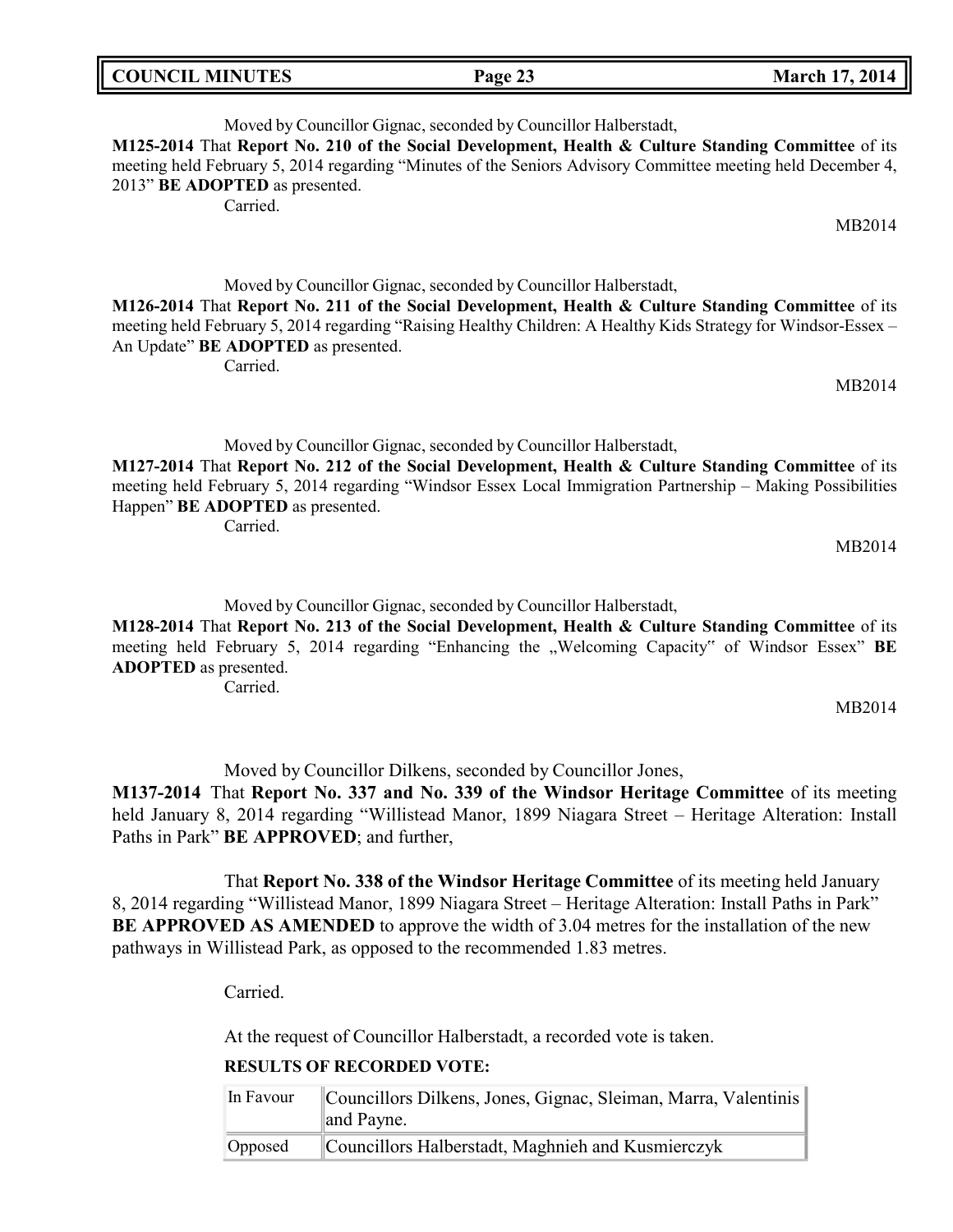# **COUNCIL MINUTES Page 24 March 17, 2014**

| bstain | ിലെ           |
|--------|---------------|
| Absent | Mayor Francis |

**See Also CR76/2014 and Lost Motion**

Report Number **17043 MBA/3302 16**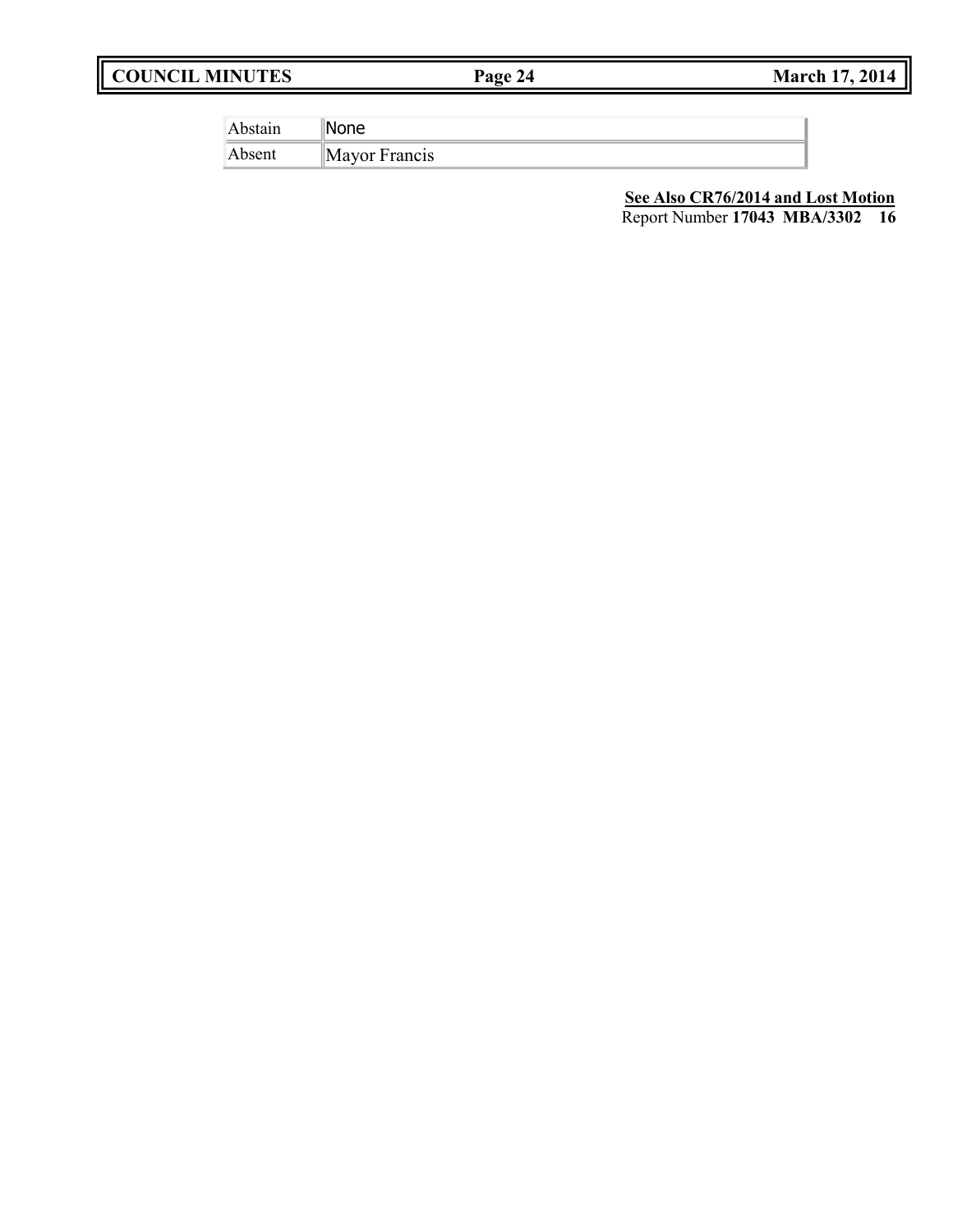# **Adopted by Council at its meeting held March 17, 2014 [M119-2014] SG** Windsor, Ontario, March 17, 2014

# **REPORT NO. 203** of the **SOCIAL DEVELOPMENT, HEALTH & CULTURE STANDING COMMITTEE** of its meeting held February 5, 2014

**Present: Councillor Ed Sleiman, Chair Councillor Jo-Anne Gignac Councillor Alan Halberstadt Councillor Al Maghnieh Councillor Fulvio Valentinis**

That the following recommendation of the Social Development, Health and Culture Standing Committee **BE APPROVED** as follows**:**

Moved by Councillor Gignac, seconded by Councillor Maghnieh,

**THAT** the application from Viral Events LLC to host The Run or Dye 5K Run at the Riverfront Festival Plaza and the Riverfront Civic Terrace and the Riverfront Tail on September 20, 2014 and September 21, 2014 (rainout event day) **BE APPROVED**; and further

**THAT** a temporary road closure of Riverside Drive West between Ouellette Avenue and Sunset Avenue on September 20, 2014 (September 21, 2014 rainout date) **BE APPROVED** subject to the terms and conditions of the Special Events Agreement. Carried.

**Livelink 16947, SR2014**

*Clerk's Note:* **The administrative report authored by the Coordinator of Special Events dated January 14, 2014 entitled "***Viral Events Run or Dye 5K Run, Riverfront Festival Plaza and Riverfront Civic Terrace, Riverfront Trail, Temporary Road Closure of Riverside Drive West***" is** *attached* **as background information.**

**CHAIRPERSON**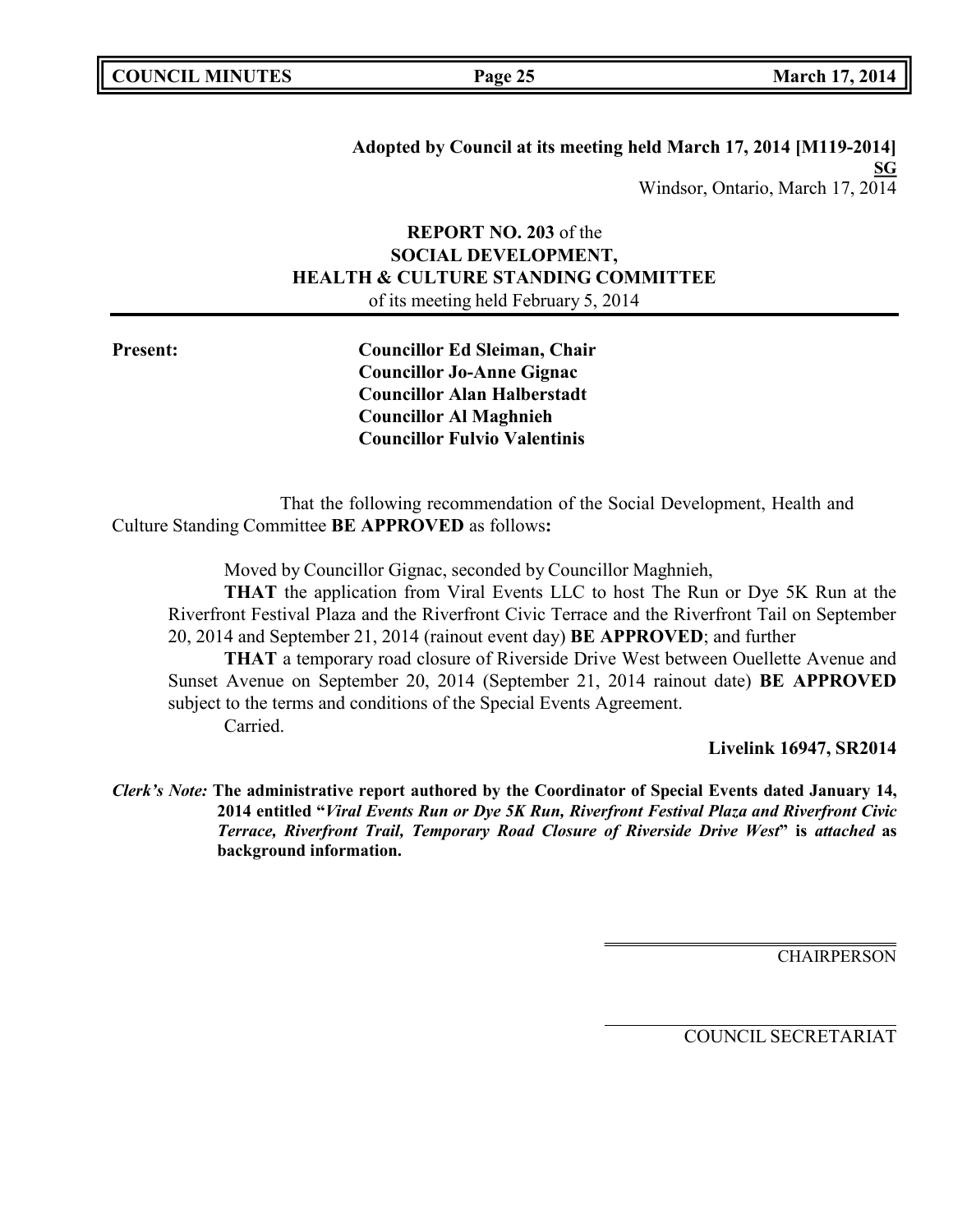|  | <b>COUNCIL MINUTES</b> |
|--|------------------------|
|--|------------------------|

**Adopted by Council at its meeting held March 17, 2014 [M120-2014] SG** Windsor, Ontario, March 17, 2014

# **REPORT NO. 205** of the **SOCIAL DEVELOPMENT, HEALTH & CULTURE STANDING COMMITTEE** of its meeting held February 5, 2014

**Present: Councillor Ed Sleiman, Chair Councillor Jo-Anne Gignac Councillor Alan Halberstadt Councillor Al Maghnieh Councillor Fulvio Valentinis**

That the following recommendation of the Social Development, Health and Culture Standing Committee **BE APPROVED** as follows**:**

Moved by Councillor Gignac, seconded by Councillor Halberstadt,

**THAT** the report from the Manager of Cultural Affairs reporting on the activity plan for the promotions and marketing of the Windsor Sculpture park as funded through the Odette Estate Bequest **BE RECEIVED**.

Carried.

**Livelink #16944, SR/7573**

*Clerk's Note:* **The administrative report authored by the Manager of Cultural Affairs dated January 6, 2014 entitled "***Utilizing the Odette Bequest 2013 Wrap-up"* **is** *attached* **as background information.**

**CHAIRPERSON**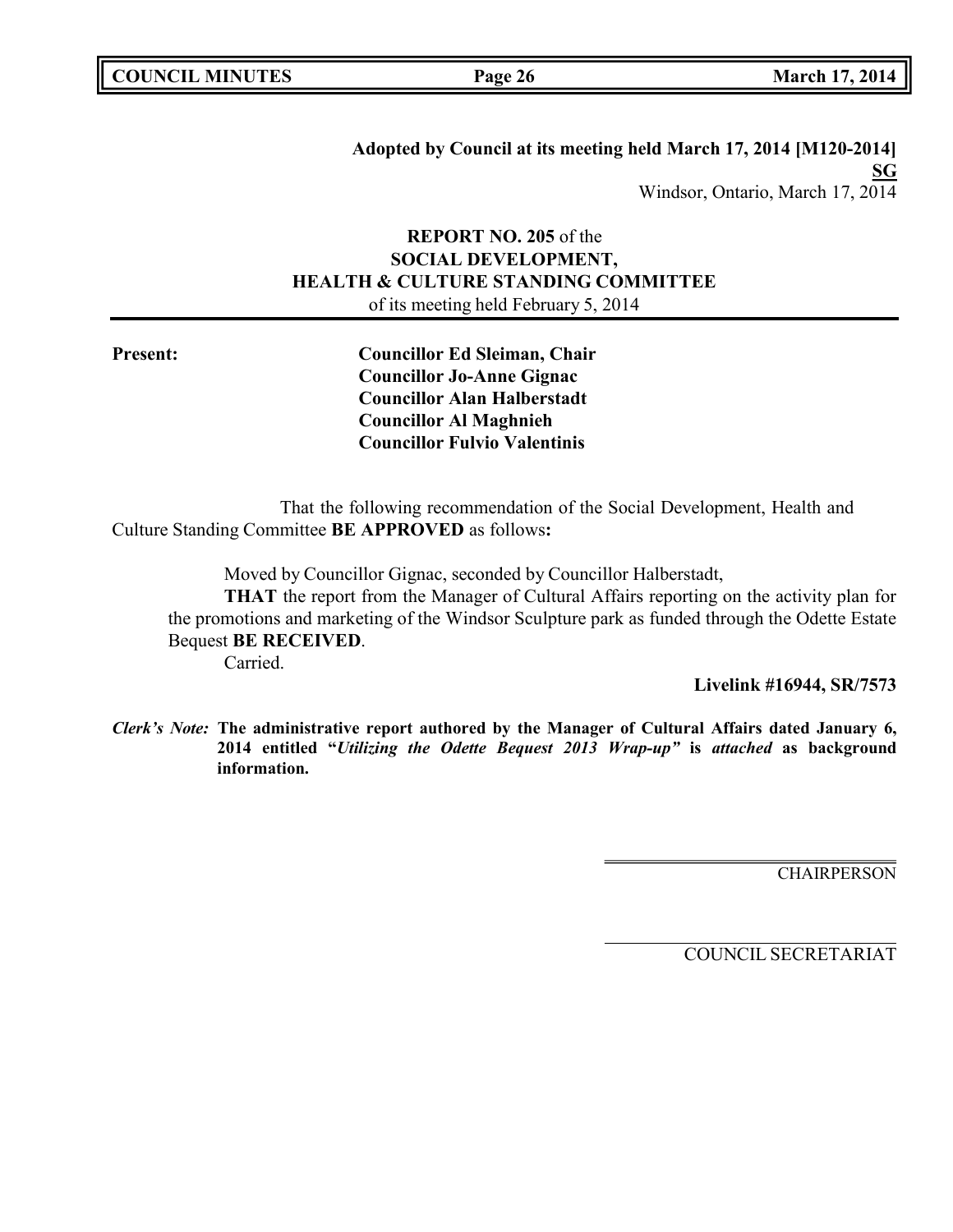|  | <b>COUNCIL MINUTES</b> |
|--|------------------------|
|--|------------------------|

**Adopted by Council at its meeting held March 17, 2014 [M121-2014] SG** Windsor, Ontario, March 17, 2014

# **REPORT NO. 206** of the **SOCIAL DEVELOPMENT, HEALTH & CULTURE STANDING COMMITTEE** of its meeting held February 5, 2014

**Present: Councillor Ed Sleiman, Chair Councillor Jo-Anne Gignac Councillor Alan Halberstadt Councillor Al Maghnieh Councillor Fulvio Valentinis**

That the following recommendation of the Social Development, Health and Culture Standing Committee **BE APPROVED** as follows**:**

Moved by Councillor Gignac, seconded by Councillor Maghnieh, **THAT** the minutes of the Housing Advisory Committee meeting held September 19, 2013 **BE RECEIVED** for information. Carried.

*Clerk's Note:* **The minutes of the Housing Advisory Committee meeting held September 19, 2013 are** *attached* **as background information.**

**CHAIRPERSON**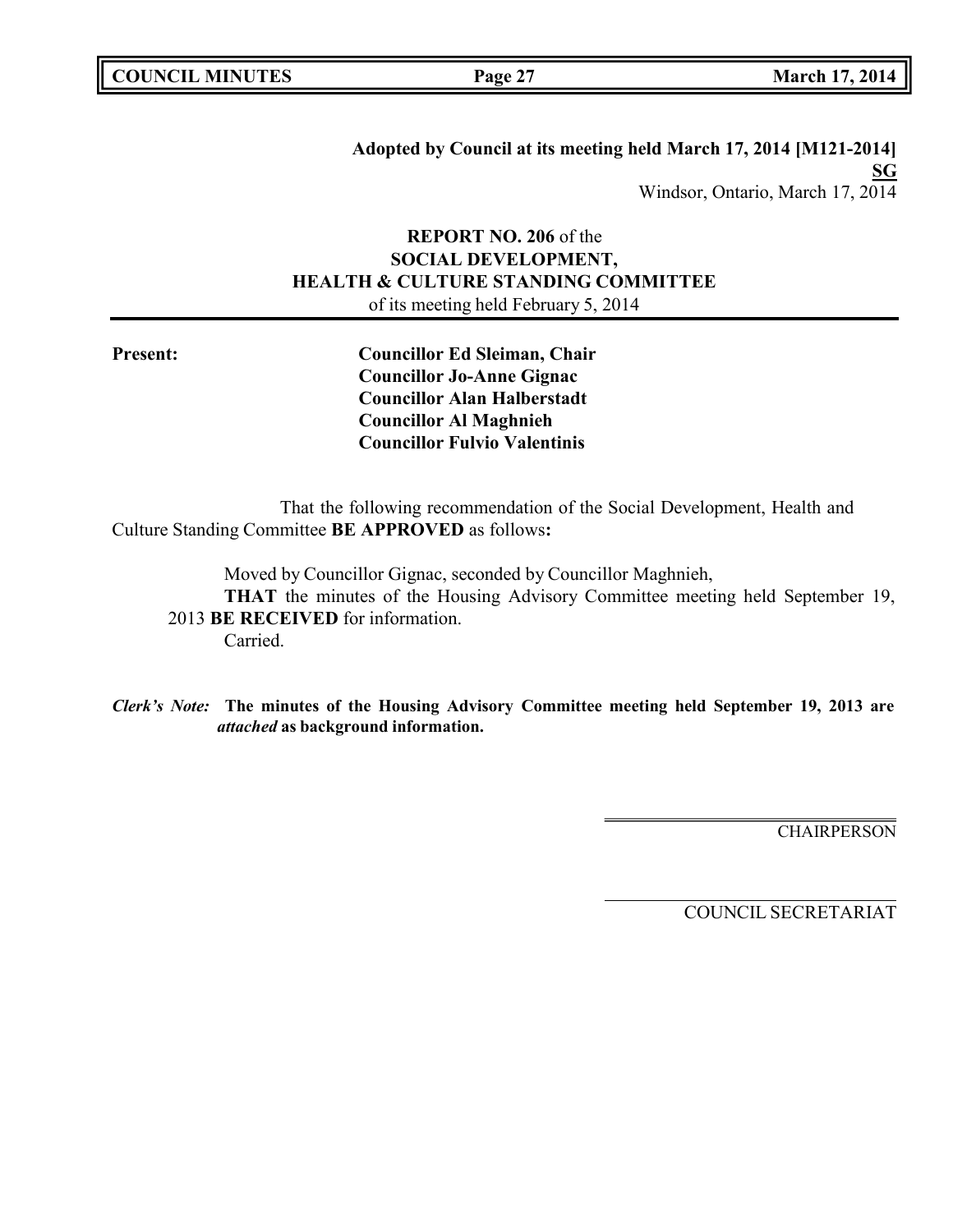|  | <b>COUNCIL MINUTES</b> |
|--|------------------------|
|--|------------------------|

**COUNCIL MINUTES Page 28 March 17, 2014**

**Adopted by Council at its meeting held March 17, 2014 [M122-2014] SG** Windsor, Ontario, March 17, 2014

# **REPORT NO. 207** of the **SOCIAL DEVELOPMENT, HEALTH & CULTURE STANDING COMMITTEE** of its meeting held February 5, 2014

**Present: Councillor Ed Sleiman, Chair Councillor Jo-Anne Gignac Councillor Alan Halberstadt Councillor Al Maghnieh Councillor Fulvio Valentinis**

That the following recommendation of the Social Development, Health and Culture Standing Committee **BE APPROVED** as follows**:**

Moved by Councillor Gignac, seconded by Councillor Maghnieh, **THAT** the minutes of the Housing Advisory Committee meeting held November 5, 2013 **BE RECEIVED** for information. Carried.

*Clerk's Note:* **The minutes of the Housing Advisory Committee meeting held November 5, 2013 are** *attached* **as background information.**

**CHAIRPERSON**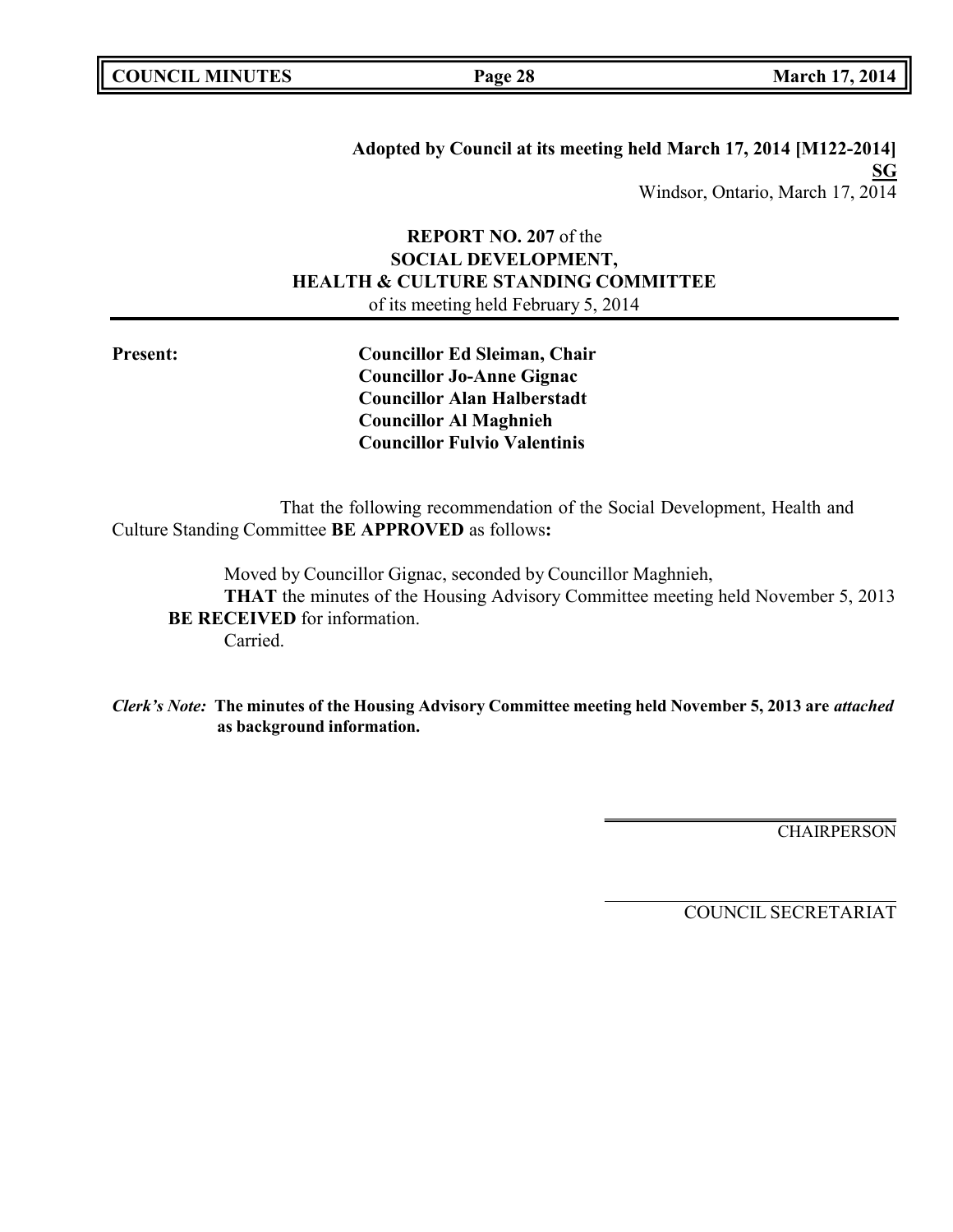|  | <b>COUNCIL MINUTES</b> |
|--|------------------------|
|--|------------------------|

**COUNCIL MINUTES Page 29 March 17, 2014**

**Adopted by Council at its meeting held March 17, 2014 [M123-2014] SG** Windsor, Ontario, March 17, 2014

# **REPORT NO. 208** of the **SOCIAL DEVELOPMENT, HEALTH & CULTURE STANDING COMMITTEE** of its meeting held February 5, 2014

**Present: Councillor Ed Sleiman, Chair Councillor Jo-Anne Gignac Councillor Alan Halberstadt Councillor Al Maghnieh Councillor Fulvio Valentinis**

That the following recommendation of the Social Development, Health and Culture Standing Committee **BE APPROVED** as follows**:**

Moved by Councillor Gignac, seconded by Councillor Maghnieh, **THAT** the minutes of the Windsor Accessibility Advisory Committee meeting held November 5, 2013 **BE RECEIVED** for information. Carried.

*Clerk's Note:* **The minutes of the Windsor Accessibility Advisory Committee meeting held November 5, 2013 are** *attached* **as background information.**

**CHAIRPERSON**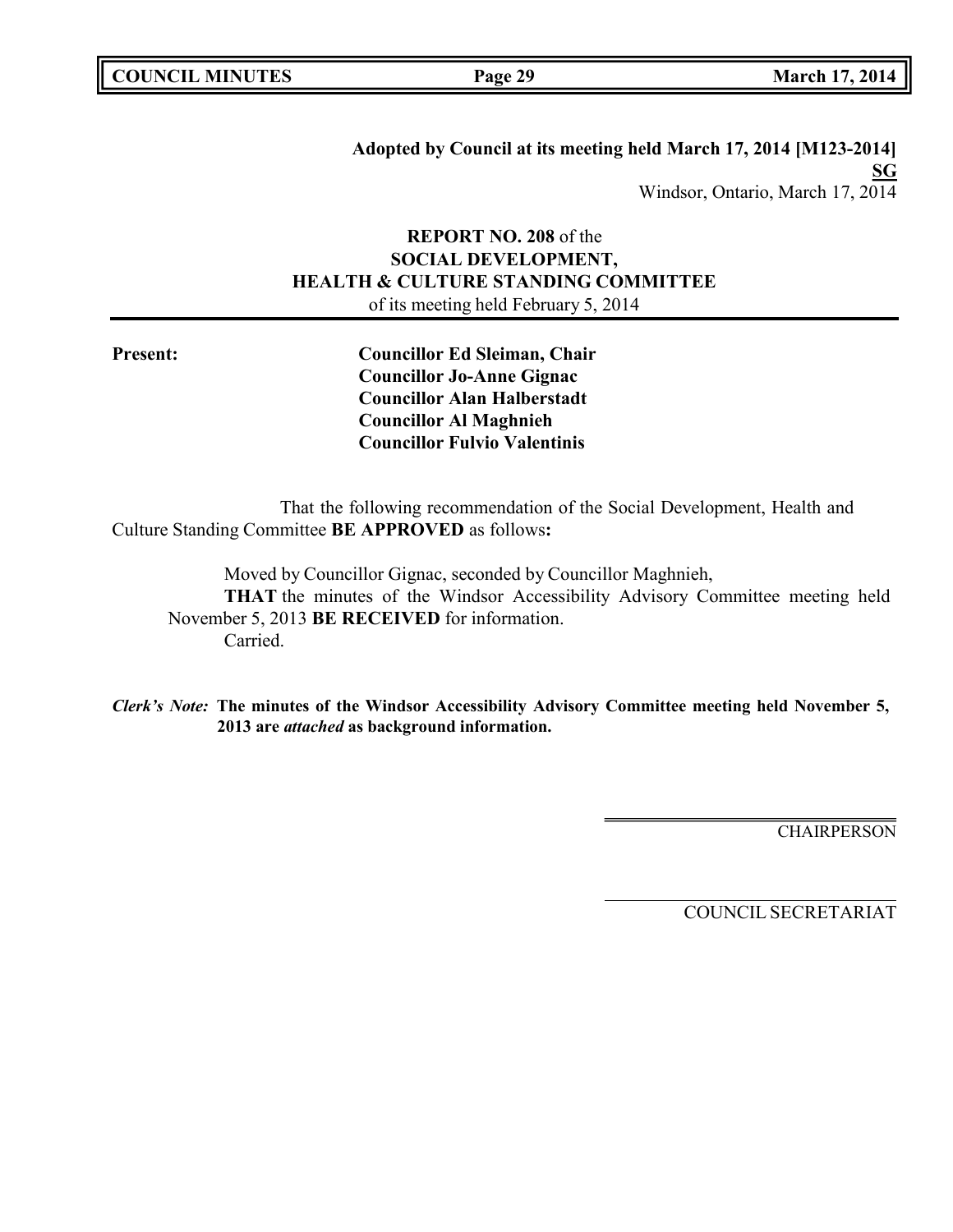|  | <b>COUNCIL MINUTES</b> |
|--|------------------------|
|--|------------------------|

**COUNCIL MINUTES Page 30 March 17, 2014**

**Adopted by Council at its meeting held March 17, 2014 [M124-2014] SG** Windsor, Ontario, March 17, 2014

# **REPORT NO. 209** of the **SOCIAL DEVELOPMENT, HEALTH & CULTURE STANDING COMMITTEE** of its meeting held February 5, 2014

**Present: Councillor Ed Sleiman, Chair Councillor Jo-Anne Gignac Councillor Alan Halberstadt Councillor Al Maghnieh Councillor Fulvio Valentinis**

That the following recommendation of the Social Development, Health and Culture Standing Committee **BE APPROVED** as follows**:**

Moved by Councillor Gignac, seconded by Councillor Maghnieh, **THAT** the minutes of the Committee of Management for Huron Lodge meeting held December 13, 2013 **BE RECEIVED** for information. Carried.

*Clerk's Note:* **The minutes of the Committee of Management for Huron Lodge meeting held December 13, 2013 are** *attached* **as background information.**

**CHAIRPERSON**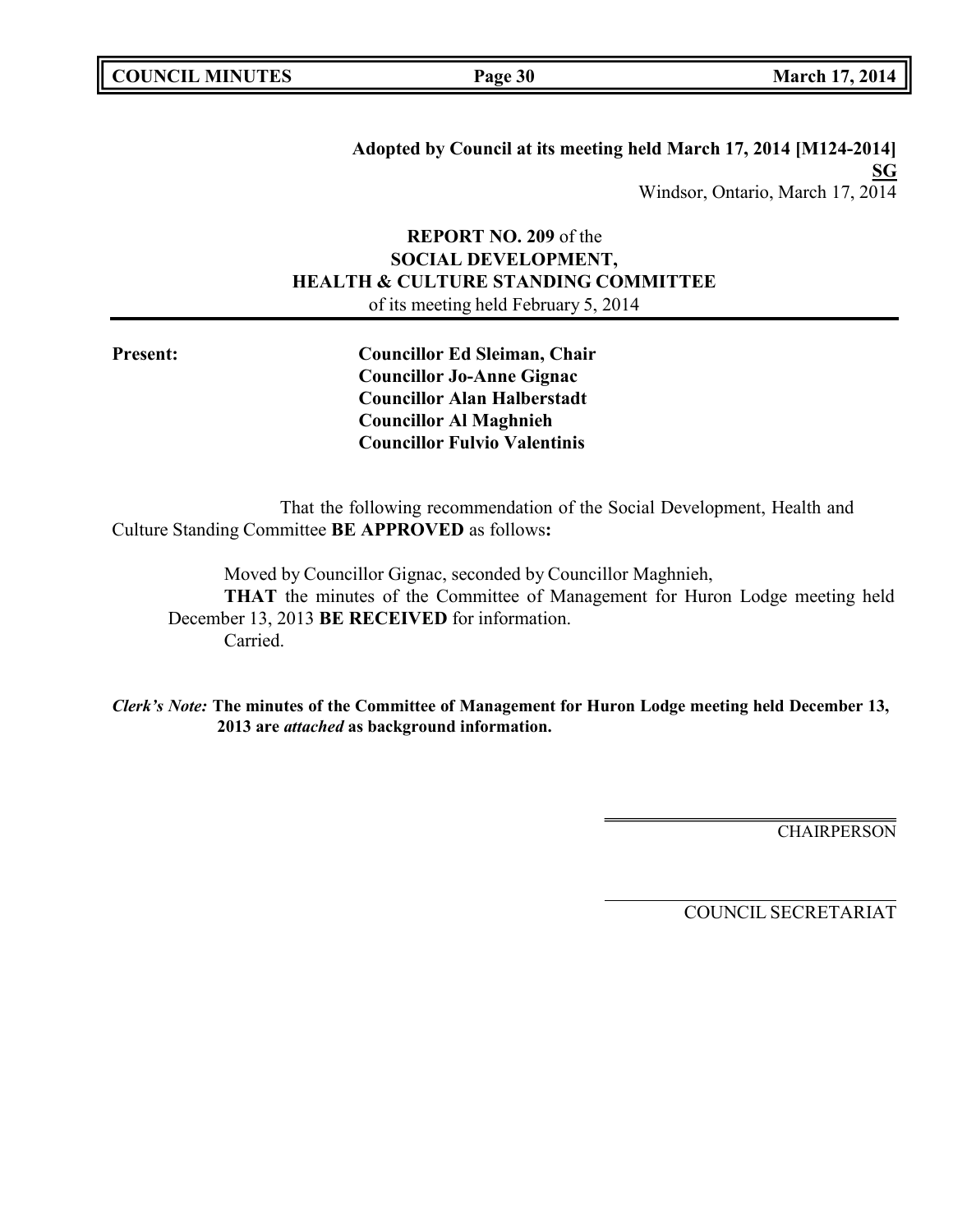|  | <b>COUNCIL MINUTES</b> |
|--|------------------------|
|--|------------------------|

**COUNCIL MINUTES Page 31 March 17, 2014**

**Adopted by Council at its meeting held March 17, 2014 [M125-2014] SG** Windsor, Ontario, March 17, 2014

# **REPORT NO. 210** of the **SOCIAL DEVELOPMENT, HEALTH & CULTURE STANDING COMMITTEE** of its meeting held February 5, 2014

**Present: Councillor Ed Sleiman, Chair Councillor Jo-Anne Gignac Councillor Alan Halberstadt Councillor Al Maghnieh Councillor Fulvio Valentinis**

That the following recommendation of the Social Development, Health and Culture Standing Committee **BE APPROVED** as follows**:**

Moved by Councillor Gignac, seconded by Councillor Maghnieh, **THAT** the minutes of the Seniors Advisory Committee meeting held December 4, 2013 **BE RECEIVED** for information. Carried.

*Clerk's Note:* **The minutes of the Seniors Advisory Committee meeting held December 4, 2013 are** *attached* **as background information.**

**CHAIRPERSON**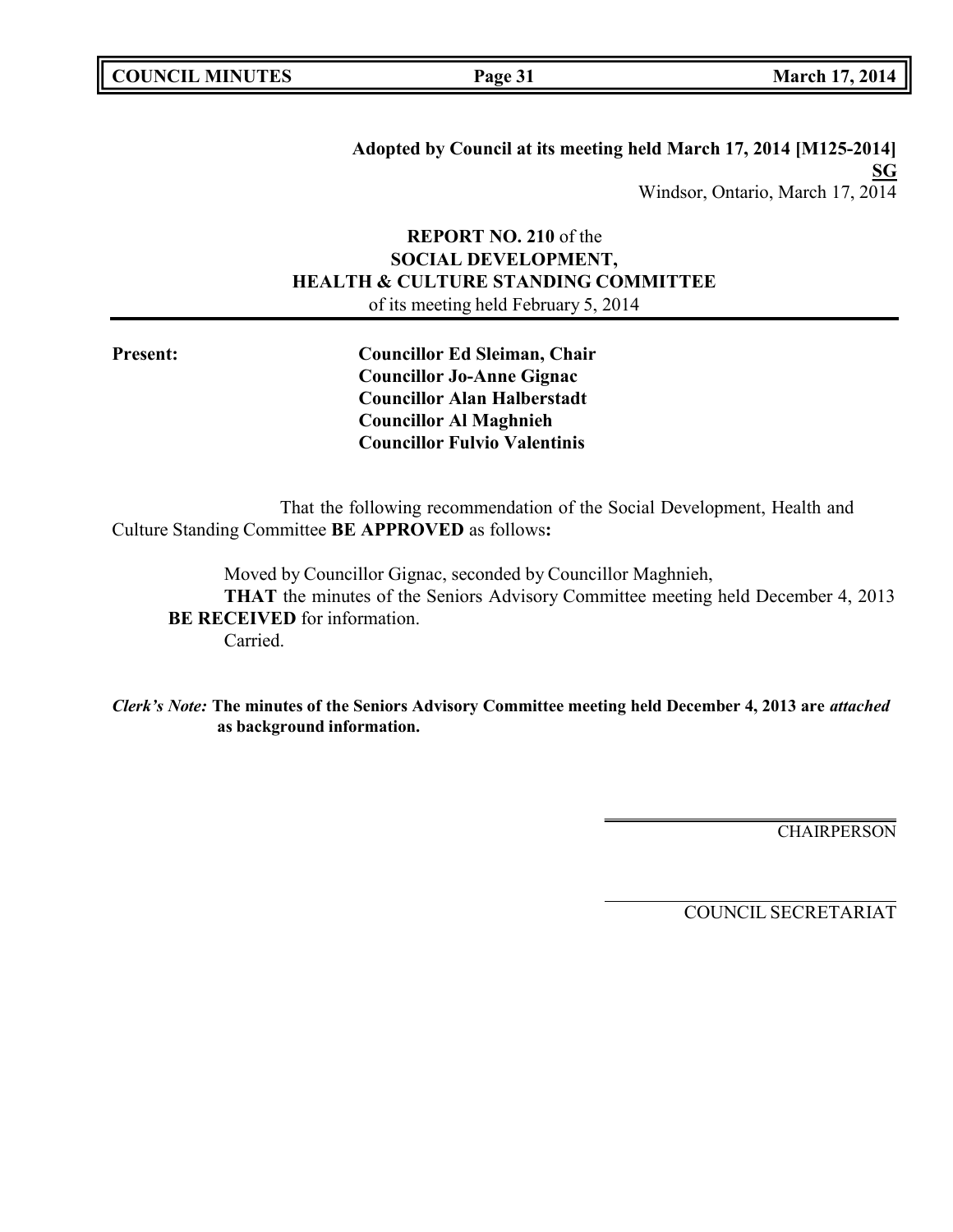| <b>COUNCIL MINUTES</b> |  |
|------------------------|--|
|------------------------|--|

**Adopted by Council at its meeting held March 17, 2014 [M126-2014] SG** Windsor, Ontario, March 17, 2014

# **REPORT NO. 211** of the **SOCIAL DEVELOPMENT, HEALTH & CULTURE STANDING COMMITTEE** of its meeting held February 5, 2014

**Present: Councillor Ed Sleiman, Chair Councillor Jo-Anne Gignac Councillor Alan Halberstadt Councillor Al Maghnieh Councillor Fulvio Valentinis**

That the following recommendation of the Social Development, Health and Culture Standing Committee **BE APPROVED** as follows**:**

Moved by Councillor Halberstadt, seconded by Councillor Maghnieh,

**THAT** the presentation by Dr. Gary Kirk, Associate Medical Officer of Health and CEO, Windsor-Essex County Health Unit entitled "Raising Healthy Children: A Healthy Kids Strategy for Windsor-Essex, An Update" **BE RECEIVED** for information. Carried.

CHAIRPERSON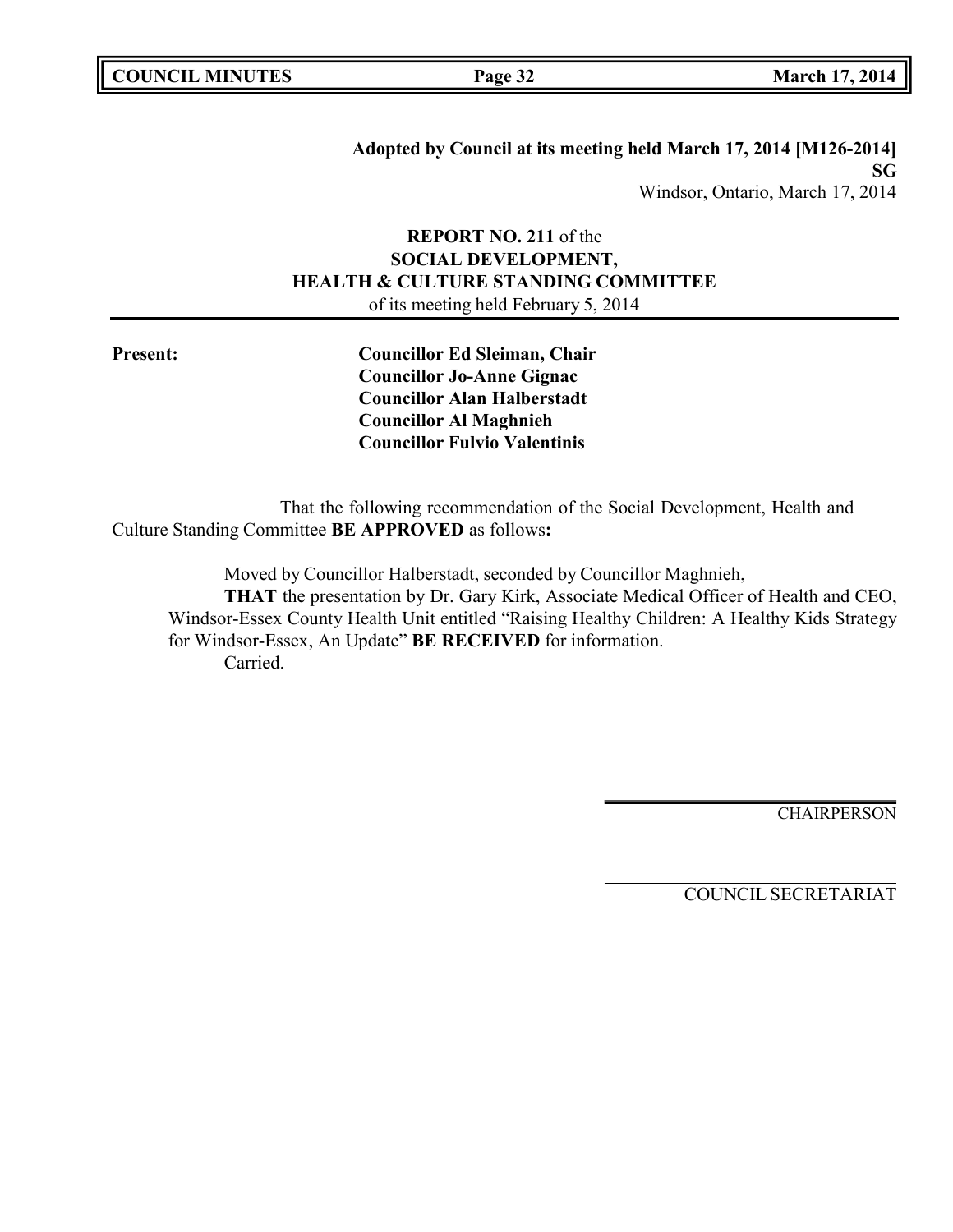|  | <b>COUNCIL MINUTES</b> |
|--|------------------------|
|--|------------------------|

**Adopted by Council at its meeting held March 17, 2014 [M127-2014] SG** Windsor, Ontario, March 17, 2014

# **REPORT NO. 212** of the **SOCIAL DEVELOPMENT, HEALTH & CULTURE STANDING COMMITTEE** of its meeting held February 5, 2014

**Present: Councillor Ed Sleiman, Chair Councillor Jo-Anne Gignac Councillor Alan Halberstadt Councillor Al Maghnieh Councillor Fulvio Valentinis**

That the following recommendation of the Social Development, Health and Culture Standing Committee **BE APPROVED** as follows**:**

Moved by Councillor Maghnieh, seconded by Councillor Gignac,

**THAT** the presentation by Mary Ellen Bernard, Manager of Social Policy & Planning, Community Development & Health Services entitled "Windsor Essex Local Immigration Partnership – Making Possibilities Happen" **BE RECEIVED** for information. Carried.

CHAIRPERSON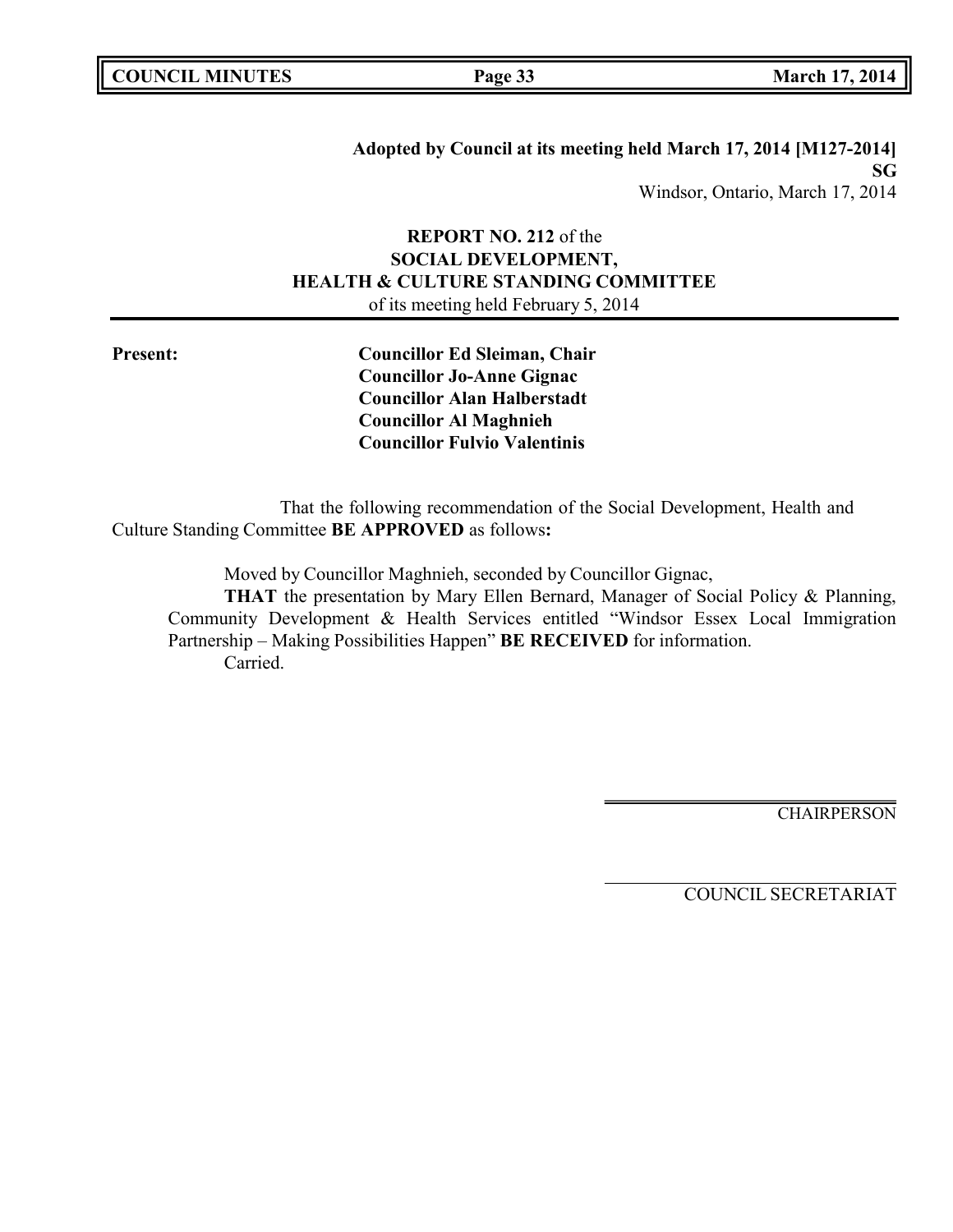| <b>COUNCIL MINUTES</b> |  |
|------------------------|--|
|------------------------|--|

**Adopted by Council at its meeting held March 17, 2014 [M128-2014] SG** Windsor, Ontario, March 17, 2014

# **REPORT NO. 213** of the **SOCIAL DEVELOPMENT, HEALTH & CULTURE STANDING COMMITTEE** of its meeting held February 5, 2014

**Present: Councillor Ed Sleiman, Chair Councillor Jo-Anne Gignac Councillor Alan Halberstadt Councillor Al Maghnieh Councillor Fulvio Valentinis**

That the following recommendation of the Social Development, Health and Culture Standing Committee **BE APPROVED** as follows**:**

Moved by Councillor Gignac, seconded by Councillor Gignac,

**THAT** the presentation by Dr. Janice Forsyth, President, Foresight Management Consulting and Dr. Glynis George, Professor, University of Windsor entitled "Enhancing the "Welcoming Capacity" of Windsor Essex" **BE RECEIVED** for information. Carried.

CHAIRPERSON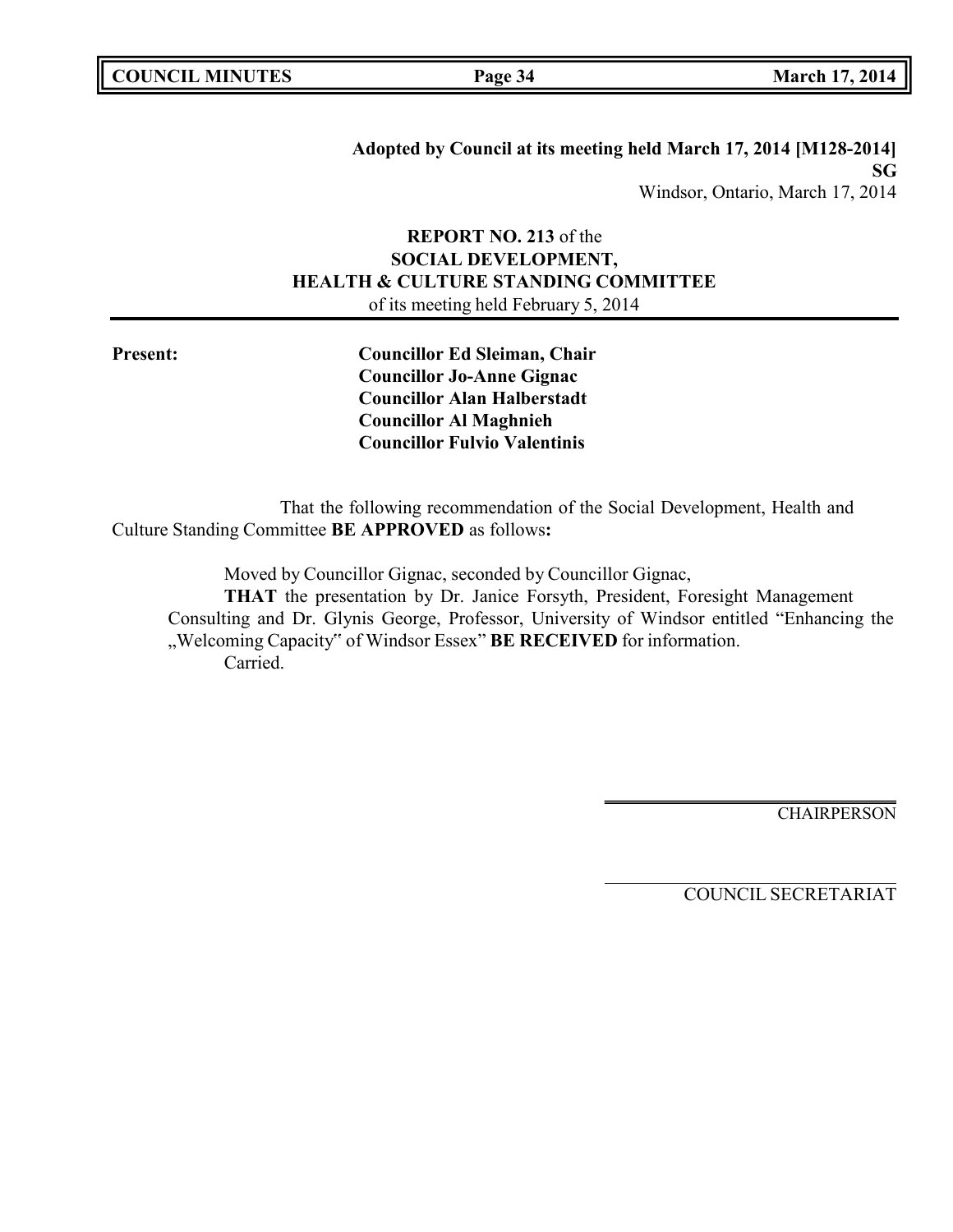**ADOPTED by Council at its meeting held March 17, 2014 [M137-2014] BE DEFERRED peremptory to the March 17, 2014 meeting of Council, to allow for all interested parties an opportunity to review all of the subject reports on the matter as adopted by Council at its meeting held March 3, 2014 [M115-2014]** KK/ Windsor, Ontario March 3, 2014

### **REPORT NO. 337 of the Windsor Heritage Committee**

at its meeting held January 8, 2014 5:30 o"clock p.m. Meeting Room 409, 400 City Hall Square East

#### **Members Present at the January 8, 2014 meeting:**

Robin Easterbrook, Chair Councillor Fulvio Valentinis Lynn Baker Andrew Foot Noreen Slack

Your Committee submits the following recommendations:

Moved by Councillor Valentinis, seconded by N. Slack,

That City Council **BE REQUESTED** to approve asphalt as the surface material for the new paths to be installed in Willistead Park.

Carried.

- **NOTE:** The report of the Heritage Planner dated December 24, 2013 entitled "Willistead Manor, 1899 Niagara Street Heritage Alteration: Install paths in Park" – *attached.*
	- Reports Nos. 337, 338, and 339 constitute the January 8, 2014 recommendations of the Windsor Heritage Committee regarding Willistead Park. *Recommendations pertaining to the paths at the entry ways and around the Queen Victoria Fountain, and other details will be determined at a future meeting.*

**CHAIR** 

COMMITTEE COORDINATOR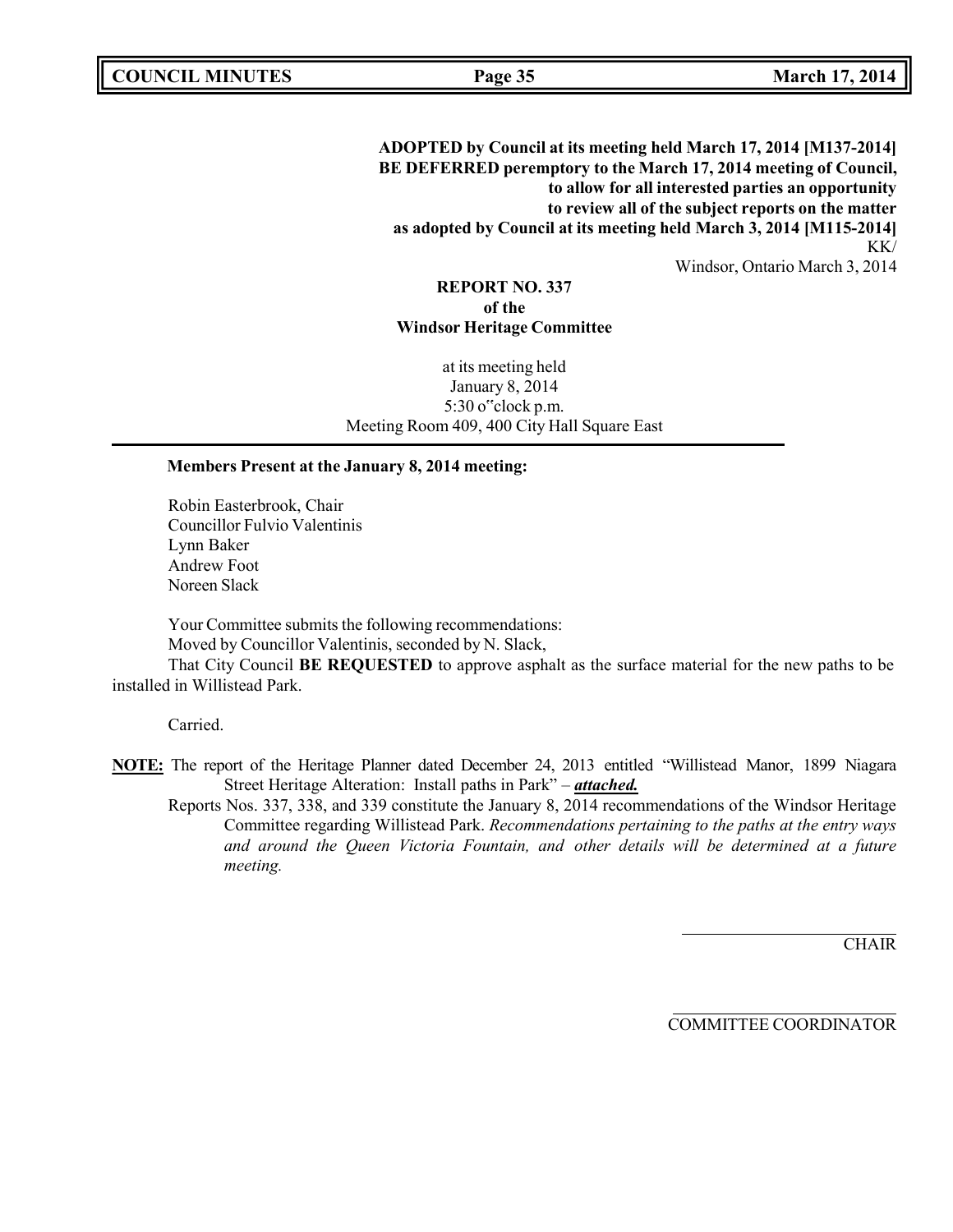**COUNCIL MINUTES Page 36 March 17, 2014**

**ADOPTED AS AMENDED** to approve the width of 3.04 metres **by Council at its meeting held March 17, 2014 [M137-2014] BE DEFERRED peremptory to the March 17, 2014 meeting of Council, to allow for all interested parties an opportunity to review all of the subject reports on the matter as adopted by Council at its meeting held March 3, 2014 [M115-2014]** KK/ Windsor, Ontario March 3, 2014

### **REPORT NO. 338 of the Windsor Heritage Committee**

at its meeting held January 8, 2014 5:30 o"clock p.m. Meeting Room 409, 400 City Hall Square East

### **Members Present at the January 8, 2014 meeting:**

Robin Easterbrook, Chair Councillor Fulvio Valentinis Lynn Baker Andrew Foot Noreen Slack

Your Committee submits the following recommendations:

Moved by L. Baker, seconded by A. Foot,

That City Council **BE REQUESTED** to approve the width of six feet (1.83 m) for the installation of the new pathways in Willistead Park.

Carried.

Councillor Valentinis voting nay.

- **NOTE:** The report of the Heritage Planner dated December 24, 2013 entitled "Willistead Manor, 1899 Niagara Street, Heritage Alteration: Install Paths in Park" is *attached to Report No. 337.*
	- Reports Nos. 337, 338 and 339 constitute the January 8, 2014 recommendations of the Windsor Heritage Committee regarding Willistead Park. *Recommendations pertaining to the paths at the entry ways and around the Queen Victoria Fountain, and other details will be determined at a future meeting.*

**CHAIR** 

COMMITTEE COORDINATOR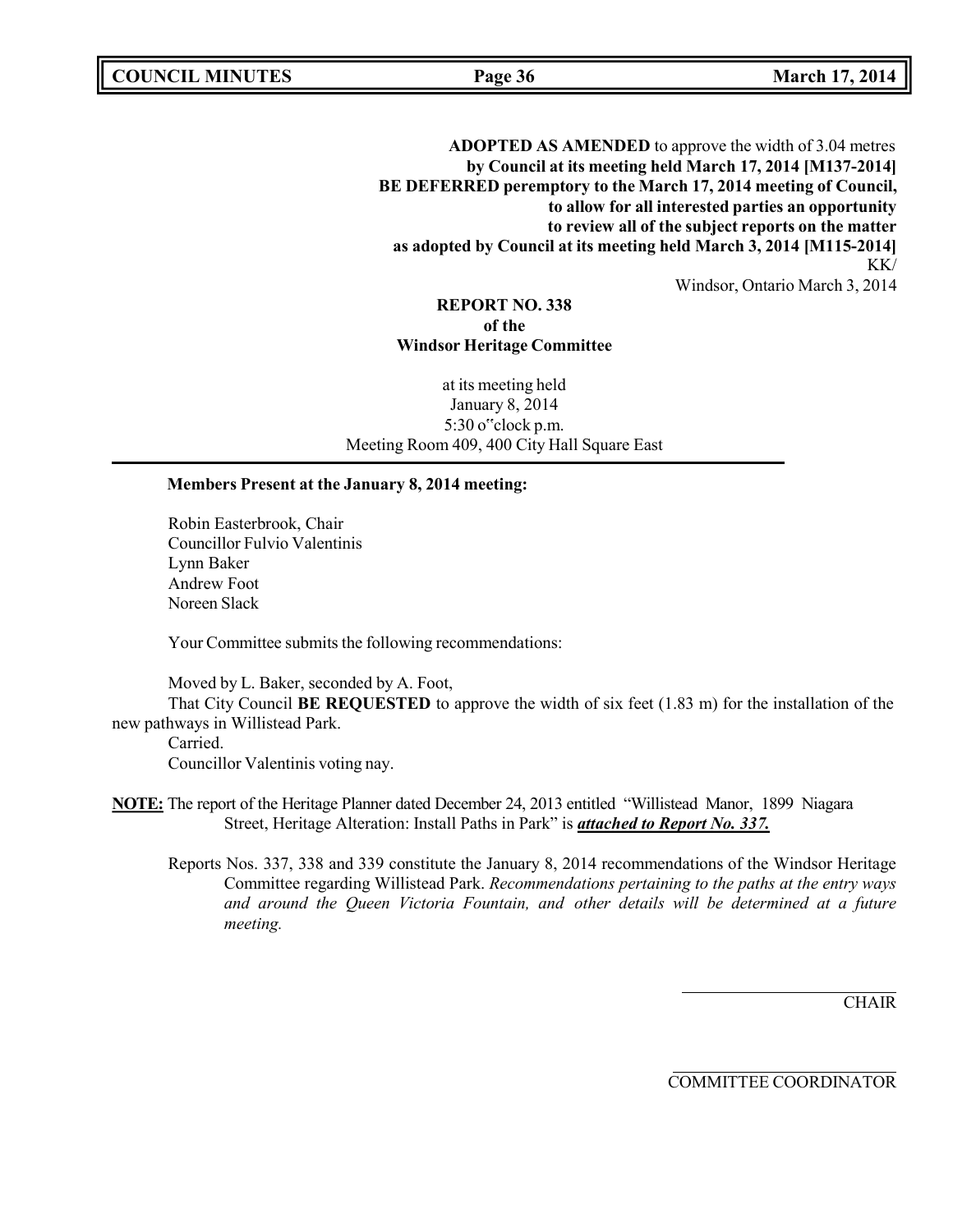**ADOPTED by Council at its meeting held March 17, 2014 [M137-2014] BE DEFERRED peremptory to the March 17, 2014 meeting of Council, to allow for all interested parties an opportunity to review all of the subject reports on the matter as adopted by Council at its meeting held March 3, 2014 [M115-2014]** KK/ Windsor, Ontario March 3, 2014

### **REPORT NO. 339 of the Windsor Heritage Committee**

at its meeting held January 8, 2014 5:30 o"clock p.m. Meeting Room 409, 400 City Hall Square East

#### **Members Present at the January 8, 2014 meeting:**

Robin Easterbrook, Chair Councillor Fulvio Valentinis Lynn Baker Andrew Foot Noreen Slack

Your Committee submits the following recommendations:

Moved by Councillor Valentinis, seconded by N. Slack,

That City Council **BE REQUESTED** to approve the running length of the paths in Willistead Park as proposed in the diagram entitled "Proposed Pathways – December 2013" *attached* as Appendix "A".

#### Carried.

L. Baker and A. Foot voting nay.

- **NOTE:** The report of the Heritage Planner dated December 24, 2013 entitled "Willistead Manor, 1899 Niagara Street, Heritage Alteration: Install Paths in Park" is *attached* to Report No. 337.
	- Reports Nos. 337, 338, and 339 constitute the January 8, 2014 recommendations of the Windsor Heritage Committee regarding Willistead Park. *Recommendations pertaining to the paths at the entry ways and around the Queen Victoria Fountain, and other details will be determined at a future meeting.*

**CHAIR** 

COMMITTEE COORDINATOR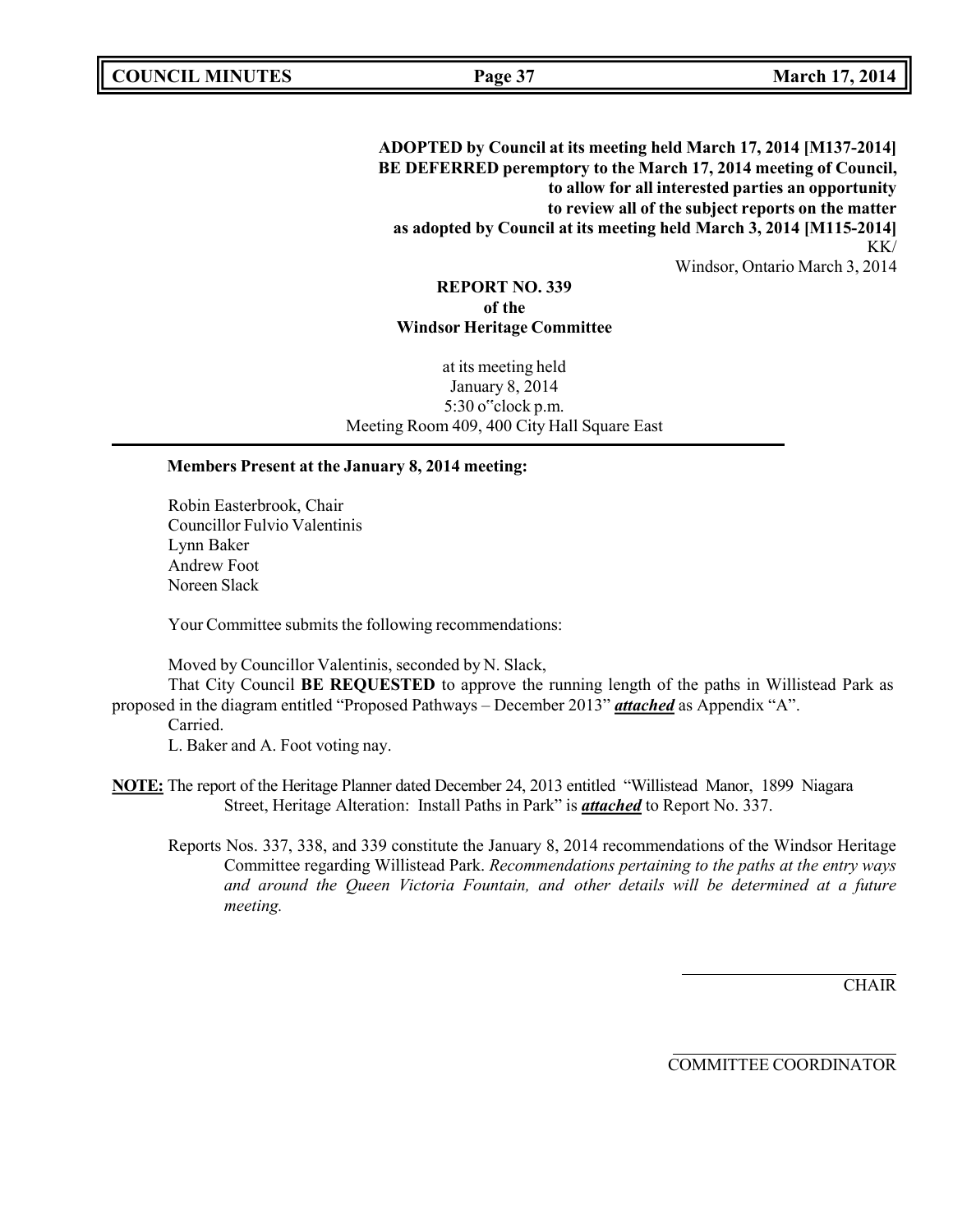|  | <b>COUNCIL MINUTES</b> |
|--|------------------------|
|--|------------------------|

**COUNCIL MINUTES Page 38 March 17, 2014**

# **Adopted by Council at its meeting held March 17, 2014 [M132-2014] VC/bm Windsor, Ontario, March 17, 2014**

## **REPORT OF THE STRIKING COMMITTEE of its meeting held March 3, 2014**

| <b>PRESENT:</b> | Mayor E. Francis          |
|-----------------|---------------------------|
|                 | Councillor J. Gignac      |
|                 | Councillor R. Jones       |
|                 | Councillor F. Valentinis  |
|                 | Councillor A. Halberstadt |
|                 | Councillor D. Dilkens     |
|                 | Councillor H. Payne       |
|                 | Councillor I. Kusmierczyk |
| <b>ABSENT:</b>  | Councillor B. Marra       |
|                 | Councillor E. Sleiman     |

#### **Also in attendance:**

H. Reidel, Chief Administrative Officer

J. Payne, Community Development and Health Commissioner and Corporate Leader Social Development, Health, Recreation and Culture

- M. Sonego, City Engineer and Corporate Leader Environmental Protection and Transportation
- V. Critchley, City Clerk/Licence Commissioner and Corporate Leader Public Engagement and Human Resources
- O. Colucci, Chief Financial Officer/City Treasurer and Corporate Leader Finance and Technology

### **Declarations of Pecuniary Interest:**

None declared.

Your Committee submits the following recommendations:

(1) That the following Councillors **BE APPOINTED** to the *Museum Development Project Steering Committee*:

- Councillor R. Jones
- Councillor J. Gignac
- Councillor F. Valentinis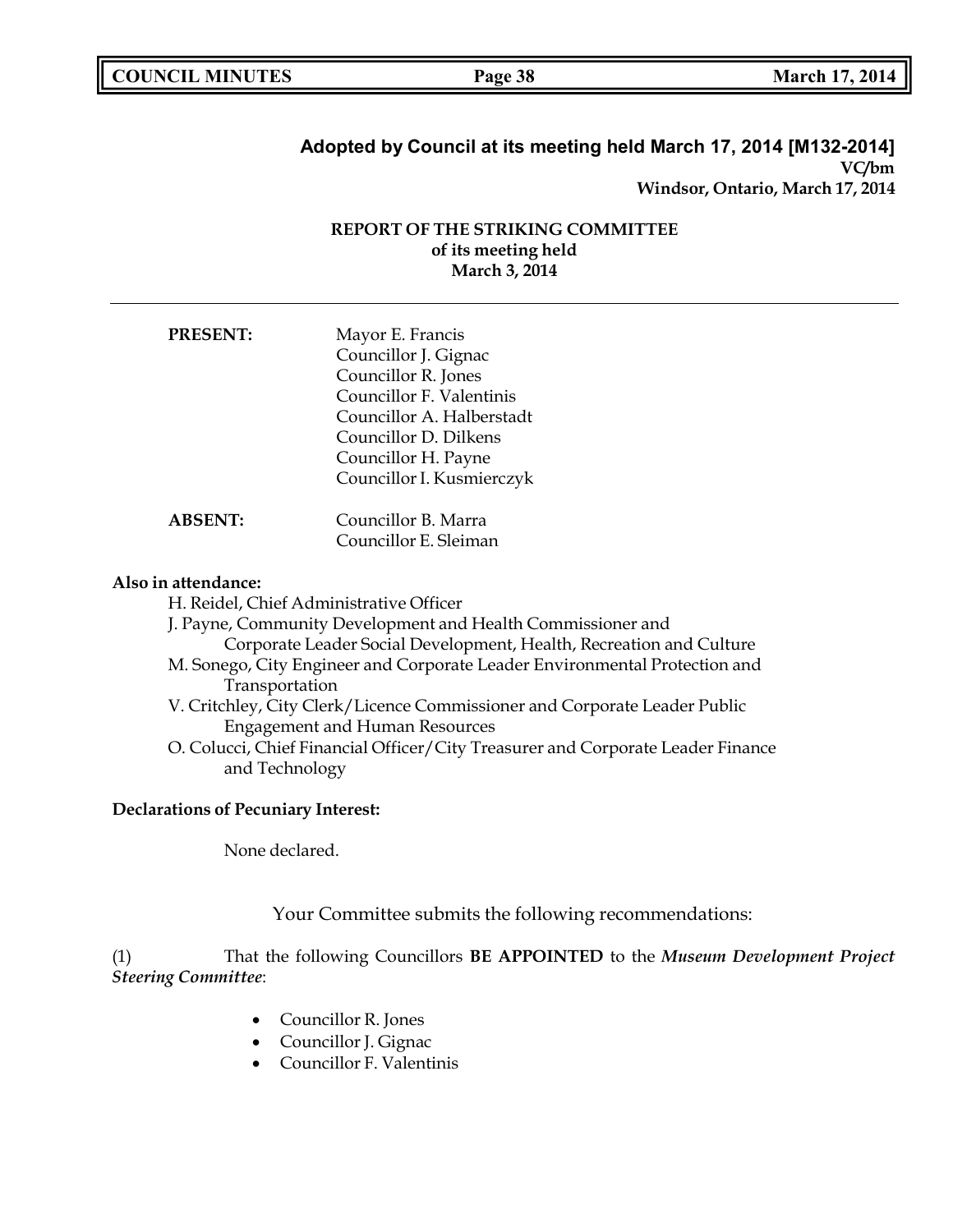| <b>COUNCIL MINUTES</b> | Page 39 | <b>March 17, 2014</b> |
|------------------------|---------|-----------------------|
|                        |         |                       |

2. That Nicholas Scott **BE APPOINTED** to the *Windsor Bicycling Committee* for the term expiring November 30, 2014, or until successors are appointed.

**CHAIR** 

CITY CLERK